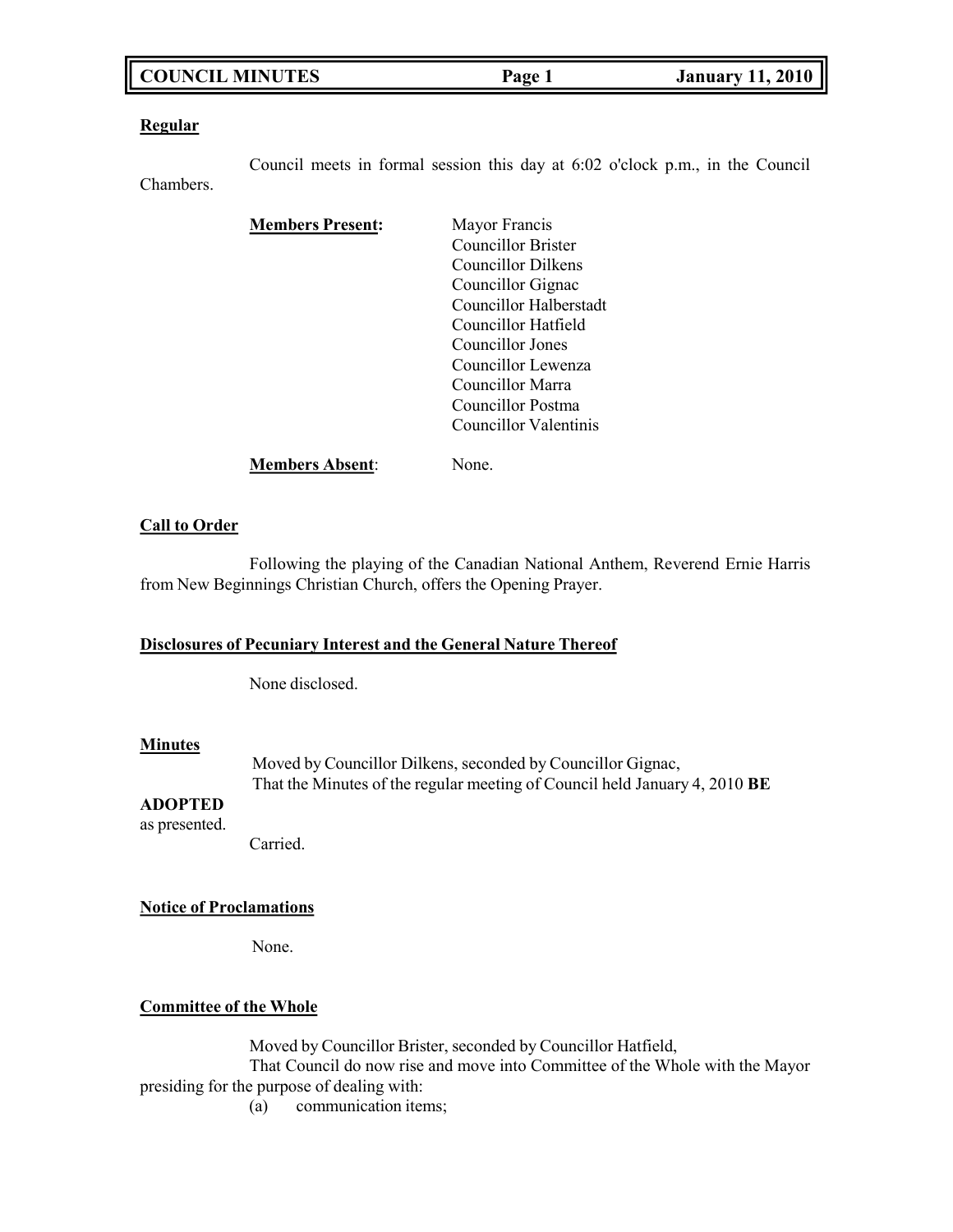## **COUNCIL MINUTES Page 2 January 11, 2010**

- (b) consent agenda;
- (c) hearing requests for deferrals or referrals of any items of business;
- (d) hearing presentations and delegations;
- (e) consideration of business items;
- (f) consideration of Committee reports:
	- (i) **Report of Special In-Camera Meeting or other Committee as may be held prior to Council** (if scheduled);
	- (ii) **Report of the Special In-Camera Meeting** held December 21, 2009;
	- (iii) **Report No. 269 of the Windsor Heritage Committee** of its meeting held

December 9, 2009;

(iv) **Report No. 270 of the Windsor Heritage Committee** of its meeting held

December 9, 2009;

(v) **Report No. 271 of the Windsor Heritage Committee** of its meeting held

December 9, 2009;

(vi) **Report No. 272 of the Windsor Heritage Committee** of its meeting held

December 9, 2009; and

(vii) **Report No. 273 of the Windsor Heritage Committee** of its meeting held

December 9, 2009.

(g) consideration of by-laws 5-2010 through 14-2010 (inclusive).

Carried.

#### **Communications**

Moved by Councillor Jones, seconded by Councillor Valentinis,

**M8–2010** That the following Communication Items 1 to 11 and 14 to 28 inclusive, as set forth in the Council Agenda **BE REFERRED** as noted except Communication No. 12 which is dealt with at the request for referrals stage of the meeting, and Communication No. 13 which is dealt with as follows:

### **Communication No.13**

Moved by Councillor Marra, seconded by Councillor Lewenza,

**M9-2010** That the recently created "Policy Framework on Affordable Access to Recreation for Ontarians", which on December 1, 2009 received support by the AMO (Association of Municipalities of Ontario) Board of Directors **BE ENDORSED,** as it provides a vision for affordable access to recreation and a desire to make it a reality in the city of Windsor.

Carried.

#### SR2010

| Item | From                                         | <b>Description</b>                                                                               |
|------|----------------------------------------------|--------------------------------------------------------------------------------------------------|
|      | Ministry of Community<br>and Social Services | $\vert$ Corporation of the City of Windsor – Updated Ontario<br>Works Service Plan for 2008-2009 |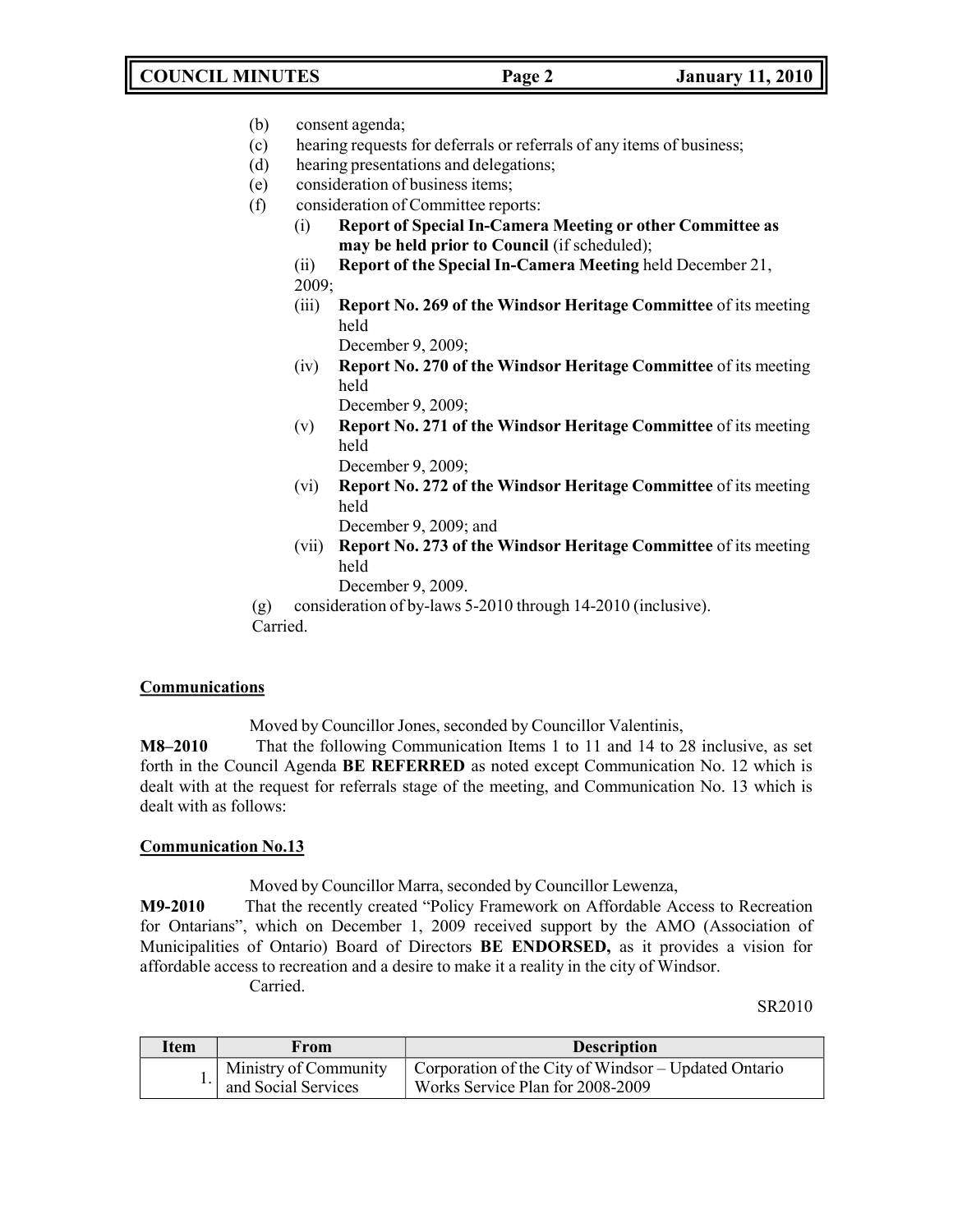|                  |                           | <b>Community Development &amp; Health Commissioner</b>     |
|------------------|---------------------------|------------------------------------------------------------|
|                  |                           | Note & File                                                |
|                  |                           | <b>SS2010</b>                                              |
|                  |                           | Nominations for the 2010 Paul Yuzyk Award for              |
| 2.               | Citizenship &             | Multiculturalism Accepted Until March 1, 2010              |
|                  | <b>Immigration Canada</b> | <b>Manager of Cultural Affairs</b><br>Note & File          |
|                  |                           | <b>GF2010</b>                                              |
|                  |                           | Certificate of Approval - Municipal and Private Sewage     |
|                  |                           | Works - Construct Sanitary Sewers on Tecumseh Road         |
|                  | Ministry of the           | East                                                       |
| $\overline{3}$ . | Environment               | <b>Executive Director of Environmental Services</b>        |
|                  |                           | <b>City Engineer</b>                                       |
|                  |                           | Note & File                                                |
|                  |                           | <b>SW2010</b>                                              |
|                  |                           | Certificate of Approval - Municipal and Private Sewage     |
|                  |                           | Works - Construct Sanitary Sewers west of Aspen Shore      |
|                  | Ministry of the           | Avenue, from McHugh Street to Little River Boulevard       |
| 4.               | Environment               | <b>Executive Director of Environmental Services</b>        |
|                  |                           | <b>City Engineer</b><br>Note & File                        |
|                  |                           | <b>SW2010</b>                                              |
|                  |                           | Decision/Order of the Board regarding the appeals of       |
|                  |                           | 1233806 Ontario Ltd., Canadian Transit Company, K          |
|                  |                           | Scrap Resources Ltd., Lake Ontario Cement Limited,         |
|                  |                           | Alberto Folino, Diego and Alice Di Caro, Michael V.        |
|                  |                           | Dorian, Hilary Payne, Steve Walter, under the Planning     |
|                  |                           | Act, R.S.O. 1990 for lands known as Sandwich Heritage      |
|                  |                           | <b>Conservation District</b>                               |
| 5.               | Ontario Municipal Board   | <b>City Planner</b>                                        |
|                  | (OMB)                     | Chief Building Official & Executive Director of            |
|                  |                           | <b>Building</b><br><b>City Solicitor</b>                   |
|                  |                           | <b>Supervisor of Development Applications</b>              |
|                  |                           | <b>Zoning Clerk</b>                                        |
|                  |                           | Note & File                                                |
|                  |                           | ZB/10323 ZB/10324 Z/10325 Z/10320 Z0/10322                 |
|                  |                           | Z0/10321 MBA/10319 Z/8581                                  |
|                  |                           | Notice of the Passing of a Zoning By-Law Amendment         |
|                  |                           | <b>City Planner</b>                                        |
|                  |                           | <b>Chief Building Official &amp; Executive Director of</b> |
| 6.               | Town of LaSalle           | <b>Building</b><br><b>City Solicitor</b>                   |
|                  |                           | <b>Zoning Clerk</b>                                        |
|                  |                           | Note & File                                                |
|                  |                           | Z2010                                                      |
|                  | Corporation of the        | 211 Expansion                                              |
| 7.               | County of Essex           | <b>Manager of Customer Service</b>                         |
|                  |                           | Note & File                                                |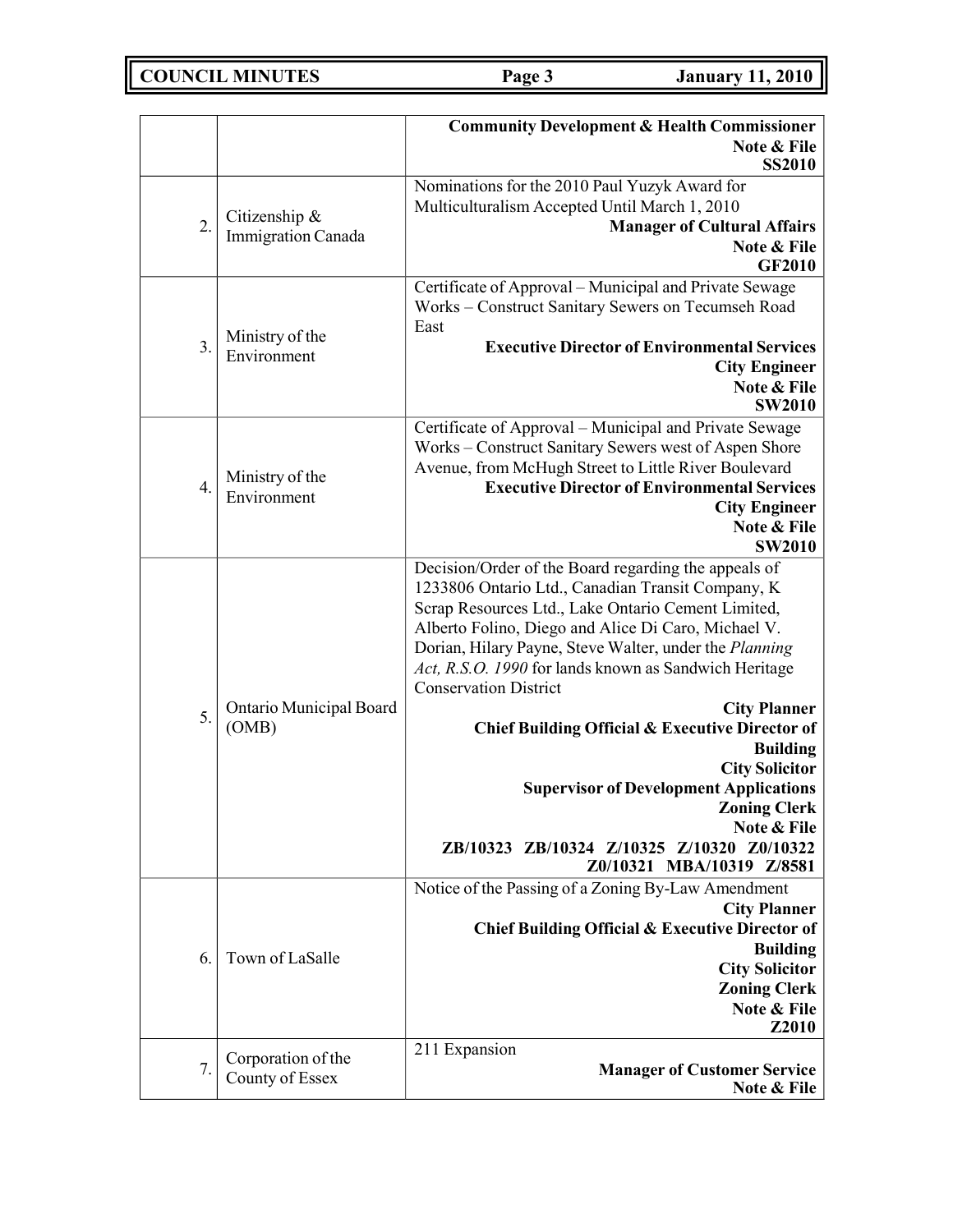**COUNCIL MINUTES Page 4 January 11, 2010**

|    |                                                                              | GM/9620                                                                                                                                                                                                                                                                                                             |
|----|------------------------------------------------------------------------------|---------------------------------------------------------------------------------------------------------------------------------------------------------------------------------------------------------------------------------------------------------------------------------------------------------------------|
| 8. | Municipal Property<br><b>Assessment Corporation</b><br>(MPAC)                | Office Relocation<br><b>Chief Financial Officer &amp; City Treasurer</b><br>Note & File<br>GP/10470                                                                                                                                                                                                                 |
| 9. | <b>Local Authority Services</b><br>Ltd. (LAS)                                | 2008 Annual Report<br><b>City Clerk</b><br>Note & File<br><b>GM2010</b>                                                                                                                                                                                                                                             |
| 10 | Windsor Community &<br><b>Rehabilitation Centre</b>                          | <b>Addiction Services for Homeless Men</b><br><b>Community Development &amp; Health Commissioner</b><br><b>Chief Financial Officer &amp; City Treasurer</b><br>Note & File<br><b>SS2010</b>                                                                                                                         |
| 11 | Dean P. La Bute, VON<br>Canada                                               | 12th Annual VON Chocolate Lovers Brunch<br><b>COUNCIL DIRECTION REQUESTED</b><br><b>Chief Financial Officer &amp; City Treasurer</b><br><b>APR2010</b>                                                                                                                                                              |
| 12 | Marion Eco-Park<br>Committee                                                 | Conversion of an Old Enwin Sub-Station Into an Eco-Park<br>Located at 905 Marion Avenue<br><b>COUNCIL DIRECTION REQUESTED</b><br><b>Executive Director of Parks &amp; Facility Operations</b><br><b>Executive Director of Recreation</b><br><b>Community Development &amp; Health Commissioner</b><br><b>SW2010</b> |
|    | Chair, Ontario Task<br>13 Group on Affordable<br><b>Access to Recreation</b> | Request to endorse Policy Framework on Affordable<br>Access to Recreation for Ontarians<br><b>COUNCIL DIRECTION REQUESTED</b><br><b>Community Development &amp; Health Commissioner</b><br><b>Executive Director of Recreation</b><br>Note & File<br><b>SR2010</b>                                                  |
|    | Supervisor of<br>14 Development<br><b>Application Teams</b>                  | Application of Cannon Automotive Solutions for Site Plan<br>approval to permit Industrial uses located at 600<br>Sprucewood Ave.<br>Note & File<br><b>ZS/10562</b>                                                                                                                                                  |
|    | Supervisor of<br>15 Development<br><b>Application Teams</b>                  | Application of City of Windsor - Parks for Site Plan<br>approval to permit a park and nature reserve / centre, new<br>building and outdoor seating area located at 5200<br>Matchette Rd.<br>Note & File<br><b>ZS/10563</b>                                                                                          |
|    | Supervisor of<br>16 Development<br><b>Application Teams</b>                  | Application of STC Construction Group (Scott Woodall)<br>for Site Plan amendment to permit a new addition,<br>renovation to existing building to a larger format prototype<br>store including expanded retail store, sidewalks and<br>landscaping, parking area work, etc., located at 7650<br>Tecumseh Rd. E.      |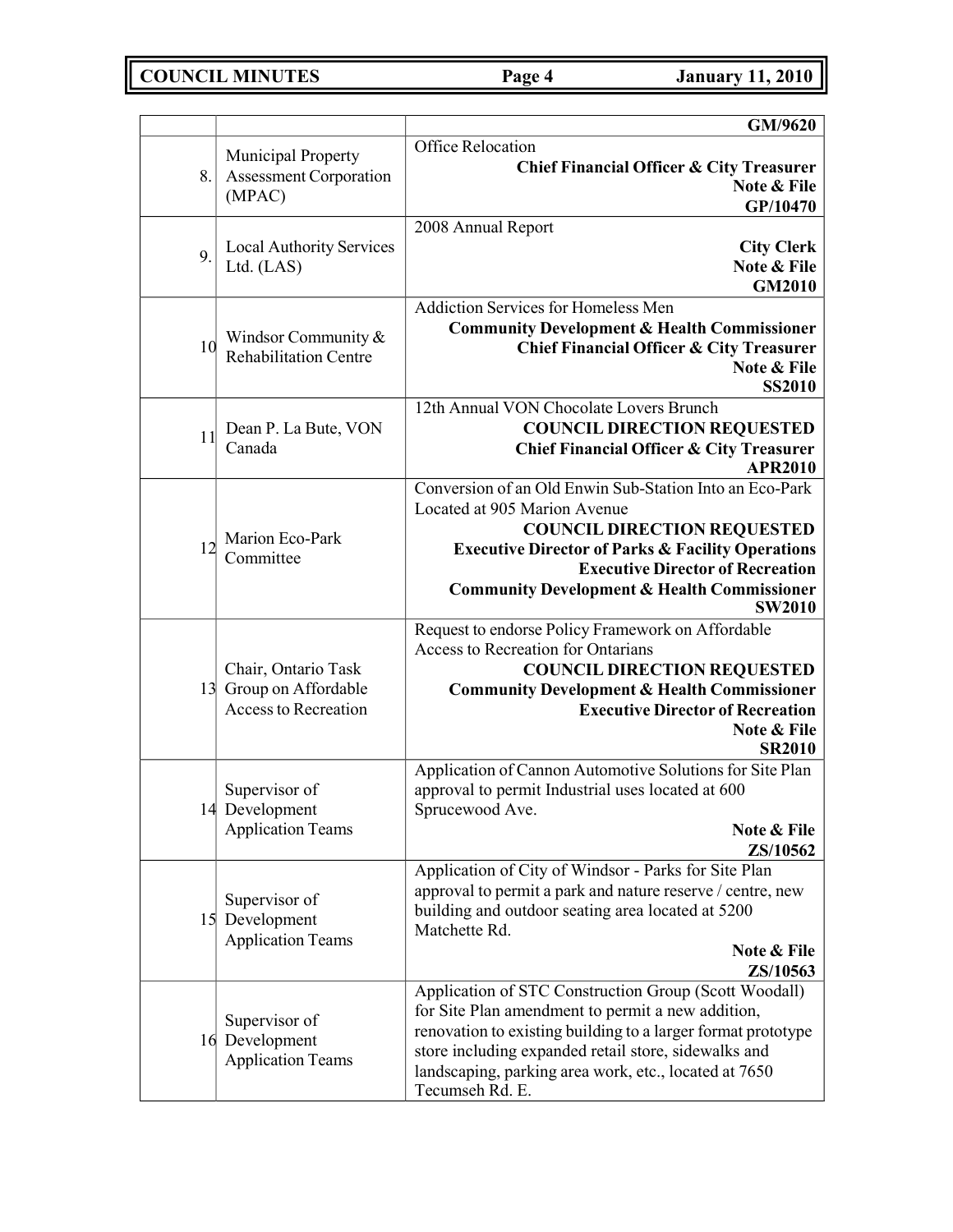|    |                                                                   | Note & File<br>ZS/10560                                                                                                                                                                                                                         |
|----|-------------------------------------------------------------------|-------------------------------------------------------------------------------------------------------------------------------------------------------------------------------------------------------------------------------------------------|
|    | Supervisor of<br>17 Development<br><b>Application Teams</b>       | Application of City of Windsor - Public Works Dept. for<br>Site Plan approval to permit underground retention<br>treatment basin with above grade mechanical building and<br>parking lot located at Riverside Dr. E.<br>Note & File<br>ZS/10557 |
| 18 | Manager of<br>Development                                         | Application of Yong Tian for zoning amendment to permit<br>a lodging house as a permitted use for lands located at 227<br>Bridge Ave.<br>Note & File<br>ZB/10559                                                                                |
| 19 | Manager of<br>Development                                         | Application of Nefibo Incorporated for Draft Plan of<br>Subdivision / Condominium to permit a 200-unit dwelling<br>and 2-unit commercial space for lands located at 737<br>Ouellette Ave.<br>Note & File<br>ZP/10568                            |
| 20 | General Manager of<br><b>Transit Windsor</b>                      | Council Question CQ110-2009 - Hiring of Drivers<br>Note & File<br><b>MT2010</b>                                                                                                                                                                 |
|    | <b>Executive Director of</b><br>21 Parks & Facility<br>Operations | Public Meetings - Performance Stage, Festival Plaza<br>Note & File<br>SR/10441                                                                                                                                                                  |
|    | 22 City Engineer                                                  | City Centre Streetscape Phase 4 & 5 - DWBIA<br>Enhancements<br>Note & File<br>MD/8639                                                                                                                                                           |
| 23 | City Solicitor                                                    | 2009 United Way Campaign Summary<br>Note & File<br><b>APR2010</b>                                                                                                                                                                               |
| 24 | Audit Committee                                                   | Minutes of meeting held December 16, 2009 ( <i>previously</i><br><i>distributed</i> for members of Council only) (copy available<br>upon request)<br>Note & File<br><b>MB2010</b>                                                               |
| 25 | Windsor-Essex County<br><b>Environment Committee</b>              | Minutes of meeting held December 3, 2009 ( <i>previously</i><br><i>distributed</i> for members of Council only) (copy available<br>upon request)<br>Note & File<br><b>MB2010</b>                                                                |
| 26 | Windsor Accessibility<br><b>Advisory Committee</b>                | Minutes of meeting held December 15, 2009 ( <i>previously</i><br><i>distributed</i> for members of Council only) (copy available<br>upon request)<br>Note & File<br><b>MB2010</b>                                                               |
| 27 | Housing Advisory<br>Committee                                     | Minutes of meeting held November 26, 2009 ( <i>previously</i><br><i>distributed</i> for members of Council only) (copy available                                                                                                                |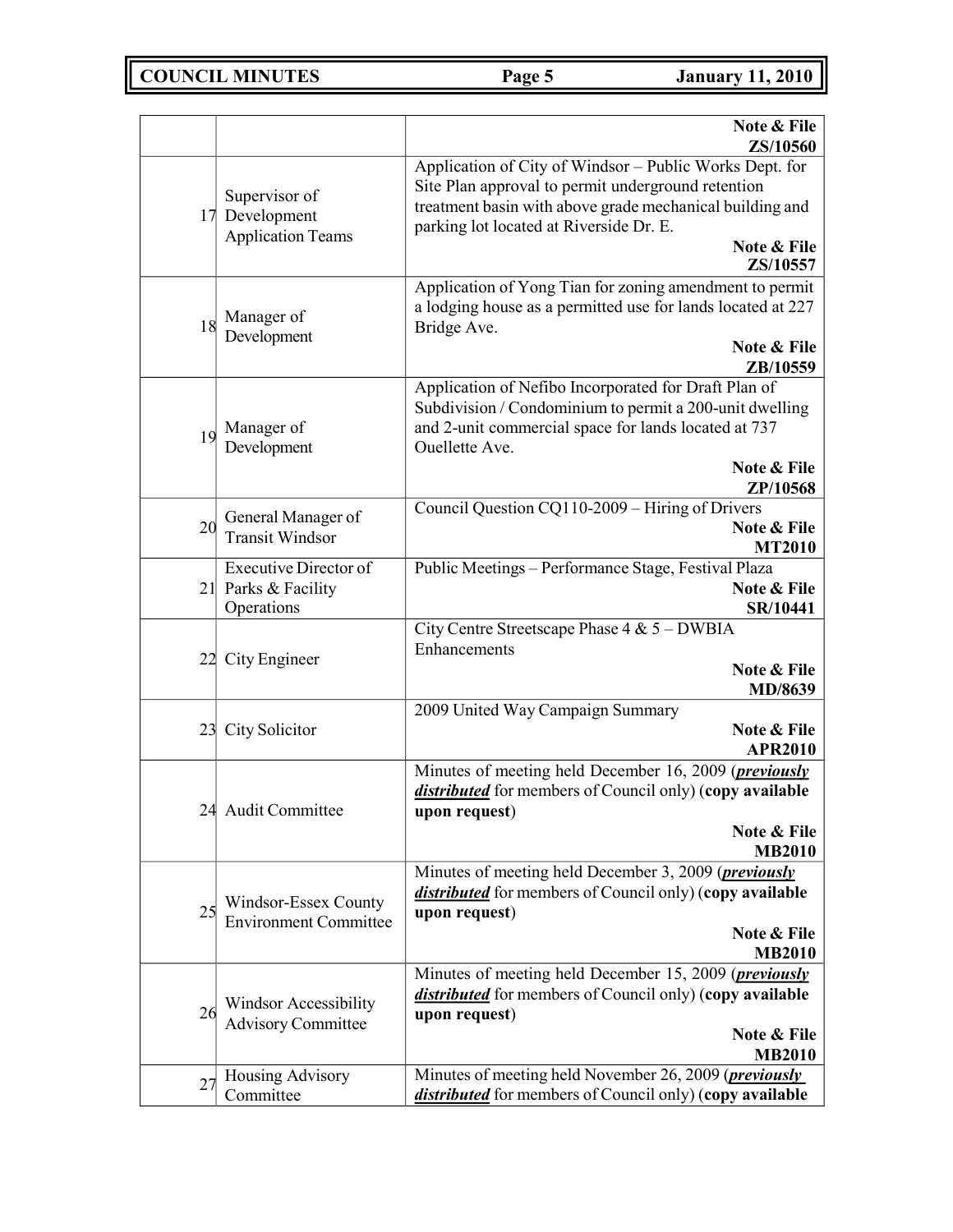| <b>COUNCIL MINUTES</b> | Page 6 | <b>January 11, 2010</b> |
|------------------------|--------|-------------------------|
|                        |        |                         |

|    |                               | upon request)<br>Note & File<br><b>MB2010</b>                                                                                                                                    |
|----|-------------------------------|----------------------------------------------------------------------------------------------------------------------------------------------------------------------------------|
| 28 | Windsor Heritage<br>Committee | Minutes of meeting held December 9, 2009 ( <i>previously</i><br><i>distributed</i> for members of Council only) (copy available<br>upon request)<br>Note & File<br><b>MB2010</b> |

Carried.

## **Consent Agenda**

Moved by Councillor Marra, seconded by Councillor Postma, That the following Consent Agenda and the recommendations contained in the administrative reports **BE APPROVED** as amended:

Item 3 Ministry of Community and Social Services 2009 Service Contracts

Item 4 Sale of Fire Truck Unit 4017 – 1998 Sutphen Platform

Item 6 Bridge Rehabilitation – Malden Road Over Basin Drain – Tender #108-09

Item 7 Recreational Infrastructure Canada (RInC) Program Agreement and Accompanying Bylaw

Carried.

## **Deferrals and/or Referrals and Withdrawals**

## **Communication No. 12**

Moved by Councillor Hatfield, seconded by Councillor Halberstadt, **M10- 2010** That the correspondence by Maxine Jones on behalf of the Marion Eco-Park Committee dated December 21, 2009 seeking to convert an old Enwin sub-station property at 905 Marion Avenue to an eco park, **BE RECEIVED**, and further, that it **BE REFERRED** to the Executive Director of Parks for review, and further, that it also **BE REFERRED** to the Windsor Essex County Environment Committee (WECEC) for their review and to determine if they can provide any assistance with this endeavour.

Carried.

## **Presentations & Delegations:**

## **PRESENTATIONS:**

## **2009 City of Windsor United Way Campaign**

**Michael Duben, 2009 City of Windsor United Way Campaign Co-Chair; Jim Wood, CUPE Local 82 President; Jean Fox, CUPE Local 543 President; and Neil Gold, United Way Board of Directors Chair, and Rick Laporte, United Way Chair-Elect for Campaign Cabinet**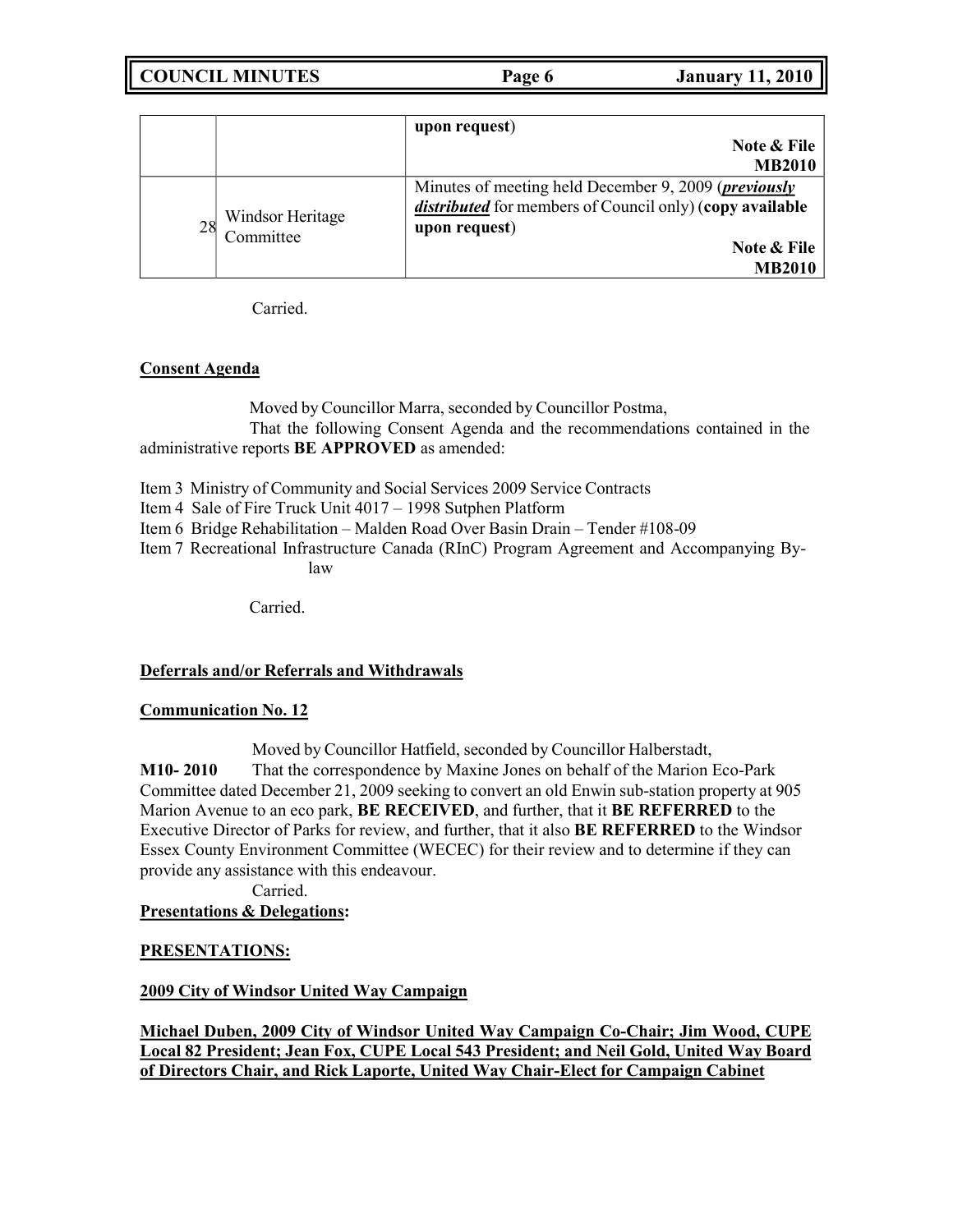## **COUNCIL MINUTES Page 7 January 11, 2010**

Michael Duben, 2009 City of Windsor United Way Campaign Co-Chair; Jim Wood, CUPE Local 82 President; Jean Fox, CUPE Local 543 President; and Neil Gold, United Way Board of Directors Chair, and Rick Laporte, United Way Chair-Elect for Campaign Cabinet, appear before Council for a cheque presentation representing the contributions made by the City of Windsor employees to the 2009 City of Windsor United Way Campaign, stating that \$148,624.00 was raised despite economic hardships within the community, thanks to the employees that came together and raised funds in excess of the targeted goal.

Moved by Councillor Dilkens, seconded by Councillor Lewenza,

**M11-2010** That the presentation by Michael Duben, 2009 City of Windsor United Way Campaign Co-Chair; Jim Wood, CUPE Local 82 President; Jean Fox, CUPE Local 543 President; and Neil Gold, United Way Board of Directors Chair, and Rick Laporte, United Way Chair-Elect for Campaign Cabinet, for a cheque presentation representing the contributions made by the City of Windsor employees to the 2009 City of Windsor United Way Campaign, **BE RECEIVED**. Carried.

**DELEGATIONS**

#### **WFCU Centre Mural Project**

#### **Jan Wilson, Executive Director of Recreation; and Donna Mayne from Windsor Art Studio**

Jan Wilson, Executive Director, Recreation, along with Donna Mayne from Windsor Art Studio, appear before Council to provide a brief overview of the mural project for the WFCU Centre, along with various concepts for the murals for completion and installation, including various themes under consideration, such as Silhouettes (Activities and Spirit), Celtic Knots (Connections and Links), Art Nouveau (Modern), Tremploi (3-D), and Native Canadian (Cultural Gathering), as well as suggested locations such as the southern wall near the entrance to the Collavino Hall, the entranceways into the buildings, and the main bowl.

#### **SR/8880** 5

(For final disposition of this matter, see Clause **CR11/2010** in Schedule "A" attached hereto.)

#### **Performance Stage – Festival Plaza**

#### **Ernie Lamont, Ward 4 resident**

Ernie Lamont, Ward 4 resident, appears before Council to speak in support of the proposed performance stage to be constructed on the north side of Riverside Drive, stating that it is an investment in the future, and could be a money generator by perhaps incorporating naming rights or an advertising mechanism.

### **Tony Walker, Ward 3 resident**

Tony Walker, Ward 3 resident, appears before Council with regards to the proposed performance stage to be constructed on the north side of Riverside Drive, stating that the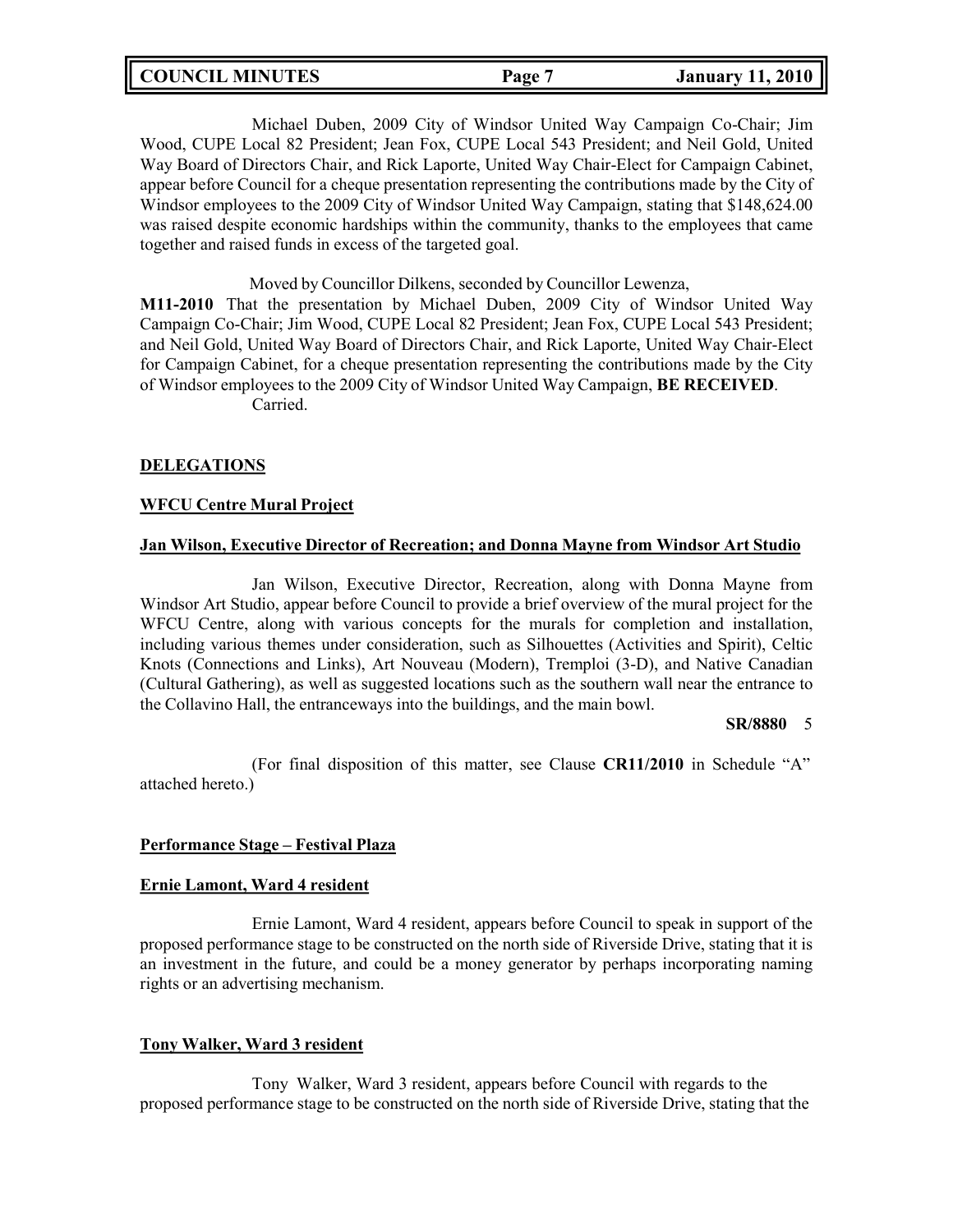| <b>COUNCIL MINUTES</b> |  |
|------------------------|--|
|------------------------|--|

open houses on this concept held in December 2009 were beneficial, but that there is still concern with regards to the issue of noise, as it has been suggested that "it is not going to get any worse", and concludes that this is not a comforting statement and requests that a baffle wall be incorporated on the south side of the proposed structure.

#### **David Hanna, Ward 1 resident**

David Hanna, Ward 1 resident, appears before Council to speak in support of the proposed performance stage to be constructed on the north side of Riverside Drive, stating that the aspect of the project, as well as the designs, are good, but there could be some possible improvements to make it a top notch structure.

#### **Stephen Berrill and Matt Woods, ADA Architects**

Steve Barrell and Matt Woods, ADA Architects, appear before Council and are available for questions with regards to the proposed performance stage to be constructed on the north side of Riverside Drive.

#### **SR/10441** 2

(For final disposition of this matter, see Clause **CR8/2010** in Schedule "A" attached hereto.)

#### **CQ99-2009 – Reverse Stop Signs: Rose / Jos. St. Louis**

### **Bob Whitney, Ward 4 resident**

Mayor Francis leaves the meeting at 7:52 o'clock p.m., and Councillor Marra assumes the Chair.

Bob Whitney, Ward 4 resident, appears before Council to speak in opposition to the administrative recommendation to reverse the stop signs at the intersection of Rose/Jos. St. Louis, stating that if Rose Street becomes a through street, more people will speed from Rivard to Jefferson and vise versa, and that this is already a busy corner with two city bus stops and enough pedestrian traffic to warrant a four way stop.

#### **Jerry Grossi, Ward 4 resident**

Jerry Grossi, Ward 4 resident, appears before Council to speak in opposition to the administrative recommendation to reverse the stop signs at the intersection of Rose/Jos. St. Louis, stating that the road is already a high traffic route for motorists that want to avoid traffic on Tecumseh Road, and that a four way stop will reduce pedestrian and vehicular accidents in that vicinity.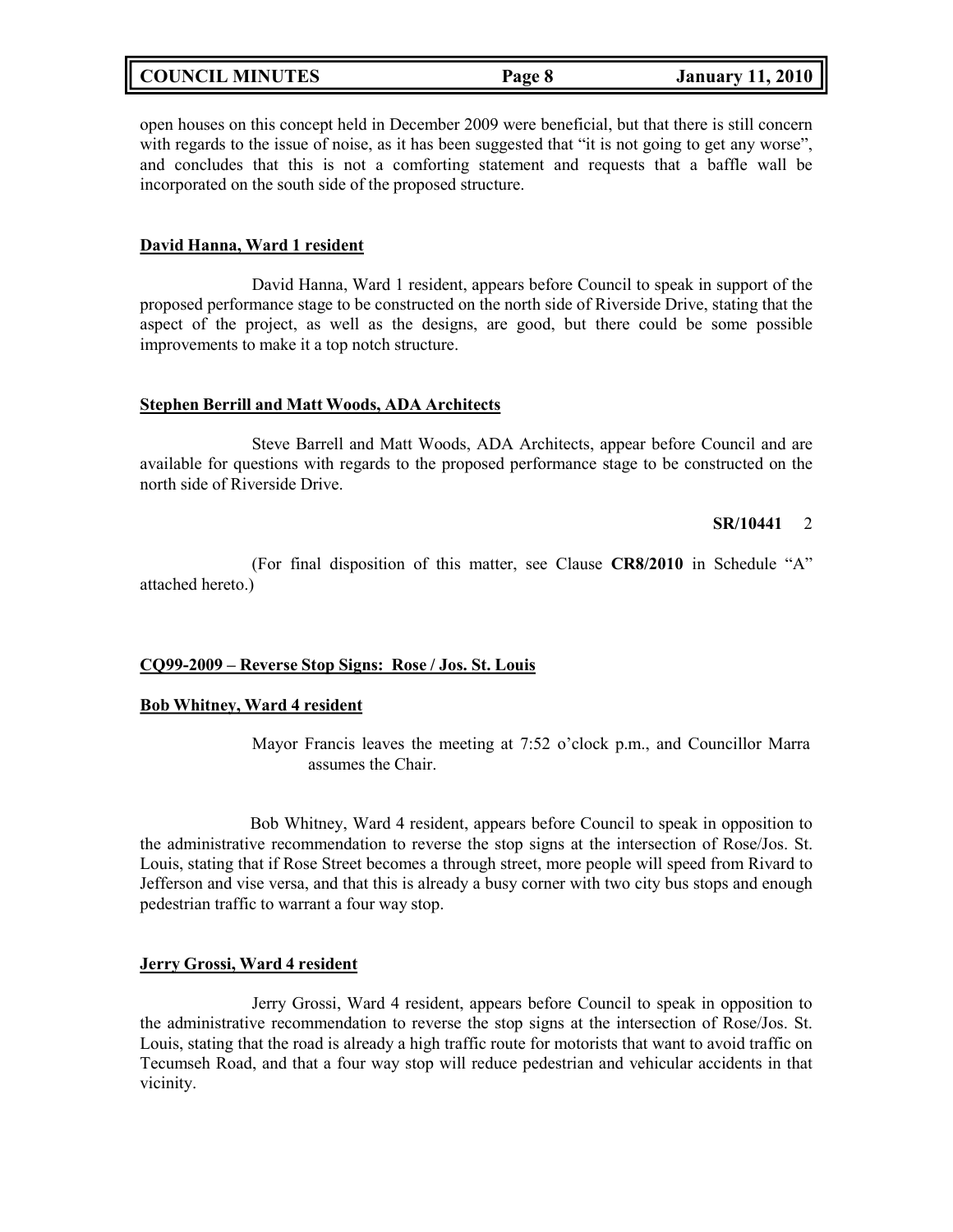### **Beth Bailey, Ward 4 resident**

Beth Bailey, Ward 4 resident, appears before Council to speak in opposition to the administrative recommendation to reverse the stop signs at the intersection of Rose/Jos. St. Louis, stating that she is very familiar with traffic patterns in that area, as she is a Canada Post carrier in that vicinity, and a four way stop will reduce pedestrian and vehicular accidents.

Mayor Francis returns to the meeting at 8:00 o'clock p.m., and Councillor Marra returns to his seat at the Council table.

#### **ST2010** 1

(For final disposition of this matter, see Clause **CR7/2010** in Schedule "A" attached hereto.)

### **Windsor Heritage Committee Report No. 269**

#### **John Laframboise, President, Assumption Heritage Trust**

John Laframboise, President, Assumption Heritage Trust, appears before Council to speak in support of the recommendation of the Windsor Heritage Committee to approve a \$250,000 grant from the Community Heritage Fund to Assumption Heritage Trust, to allow for repairs to the southern-most east wall of Assumption Church, located at 350 Huron Church Road.

#### **Pat Malicki, Architectural Conservancy of Ontario**

Pat Malicki, Architectural Conservancy of Ontario, appears before Council to speak in support of the recommendation of the Windsor Heritage Committee to approve a \$250,000 grant from the Community Heritage Fund to Assumption Heritage Trust, to allow for repairs to the southern-most east wall of Assumption Church, located at 350 Huron Church Road.

Moved by Councillor Halberstadt, seconded by Councillor Hatfield,

That a one-time grant in the amount of \$50,000 from the Community Heritage Fund BE ALLOCATED to the Assumption Heritage Trust, to allow for repairs to the southernmost east wall of Assumption Church, 350 Huron Church Road.

> The motion is **put** and is **lost**. Aye Votes: Councillors Halberstadt, Hatfield and Gignac. Nay Votes: Councillors Lewenza, Valentinis, Jones, Dilkens, Marra and Brister. Councillor Postma was absent from the meeting when the vote was taken on this

matter.

Moved by Councillor Jones, seconded by Councillor Valentinis,

That a grant in the amount of \$50,000 per year for 3 years from the Community Heritage Fund BE ALLOCATED to the Assumption Heritage Trust, to allow for repairs to the southern-most east wall of Assumption Church, 350 Huron Church Road.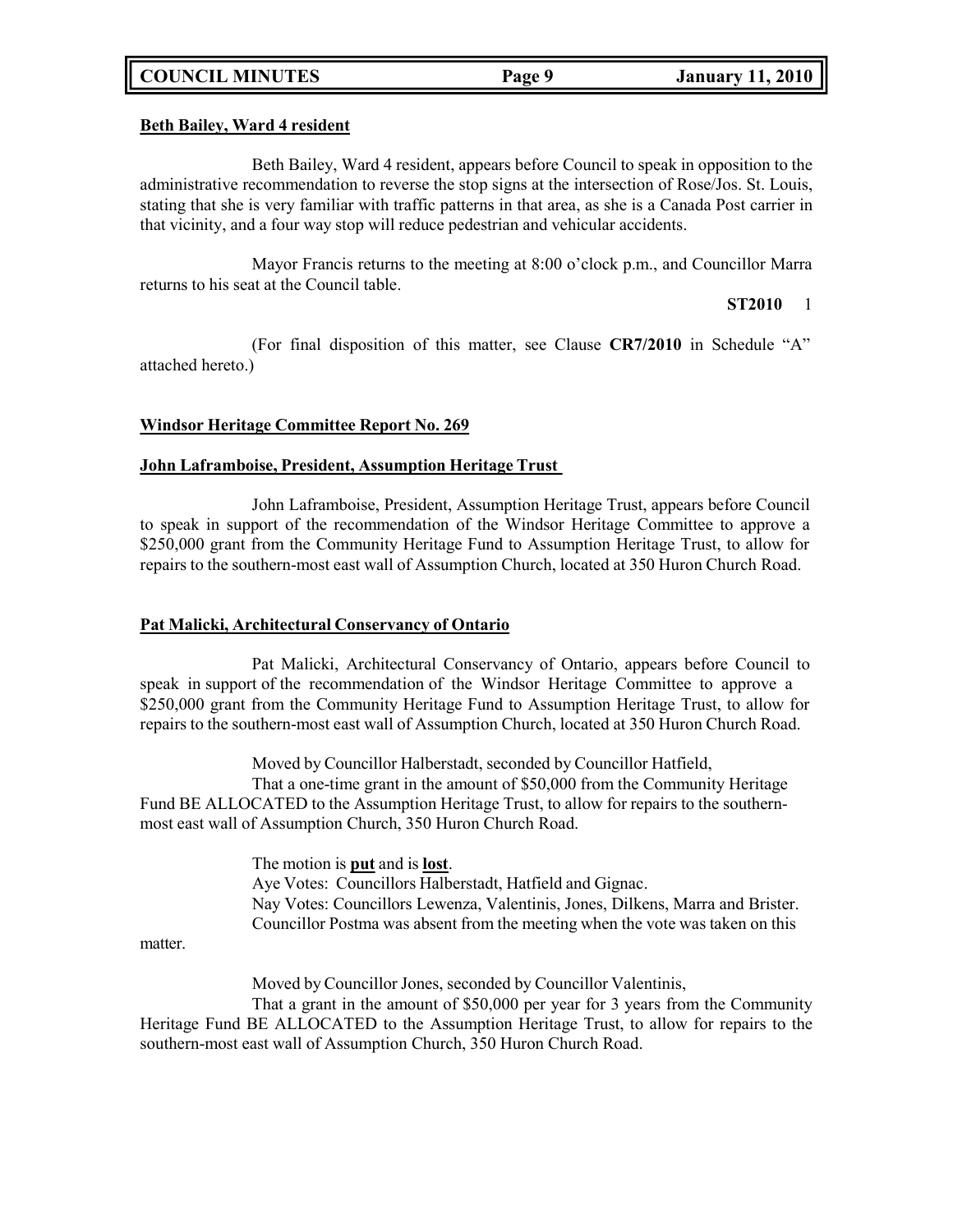## **COUNCIL MINUTES Page 10 January 11, 2010**

matter. The motion is **put** and is **lost**. Aye Votes: Councillors Valentinis and Jones. Nay Votes: Councillors Halberstadt, Gignac, Hatfield, Lewenza, Dilkens, Marra and Brister. Councillor Postma was absent from the meeting when the vote was taken on this Moved by Councillor Lewenza, seconded by Councillor Dilkens, **M12-2010** That Report **No. 269 of the Windsor Heritage Committee** of its meeting held December 9, 200, BE **ADOPTED** as presented. Carried. Aye Votes: Councillors Marra, Valentinis, Jones, Dilkens, and Lewenza. Nay Votes: Councillors Halberstadt, Gignac, Hatfield and Brister. Councillor Postma was absent from the meeting when the vote was taken on this matter.

MB2010

#### **Councillor Halberstadt's Notice of Motion**

Clerk's Note: Councillor Halberstadt receives a seconder to his proposed motion, and therefore delegations are permitted with regards to his motion.

#### **Habib Zaidi, Ward 3 resident**

Mayor Francis leaves the meeting at 9:50 o'clock p.m., and Councillor Marra assumes the Chair.

Habib Zaidi, Ward 3 resident, appears before Council to speak in support of an administrative report being prepared to report back on steps required to grant relief from tax interest and penalties by way of a means test, and concludes by suggesting that this is needed especially now, given the economic challenges facing the local community.

### **Marion Overholt, Legal Assistance of Windsor, and Dino Chiodi, Windsor and District Labour Council**

Marion Overholt, Legal Assistance of Windsor, and Dino Chiodi, Windsor and District Labour Council, appear before Council to speak in support of an administrative report being prepared to report back on steps required to grant relief from tax interest and penalties by way of a means test, and conclude by suggesting that this is needed especially now, given the economic challenges facing the local community, and provide a brief synopsis of what other municipalities are doing, such as Hamilton, Sudbury and Ottawa.

Mayor Francis returns to the meeting at 9:57 o'clock p.m., and Councillor Marra returns to his seat at the Council table.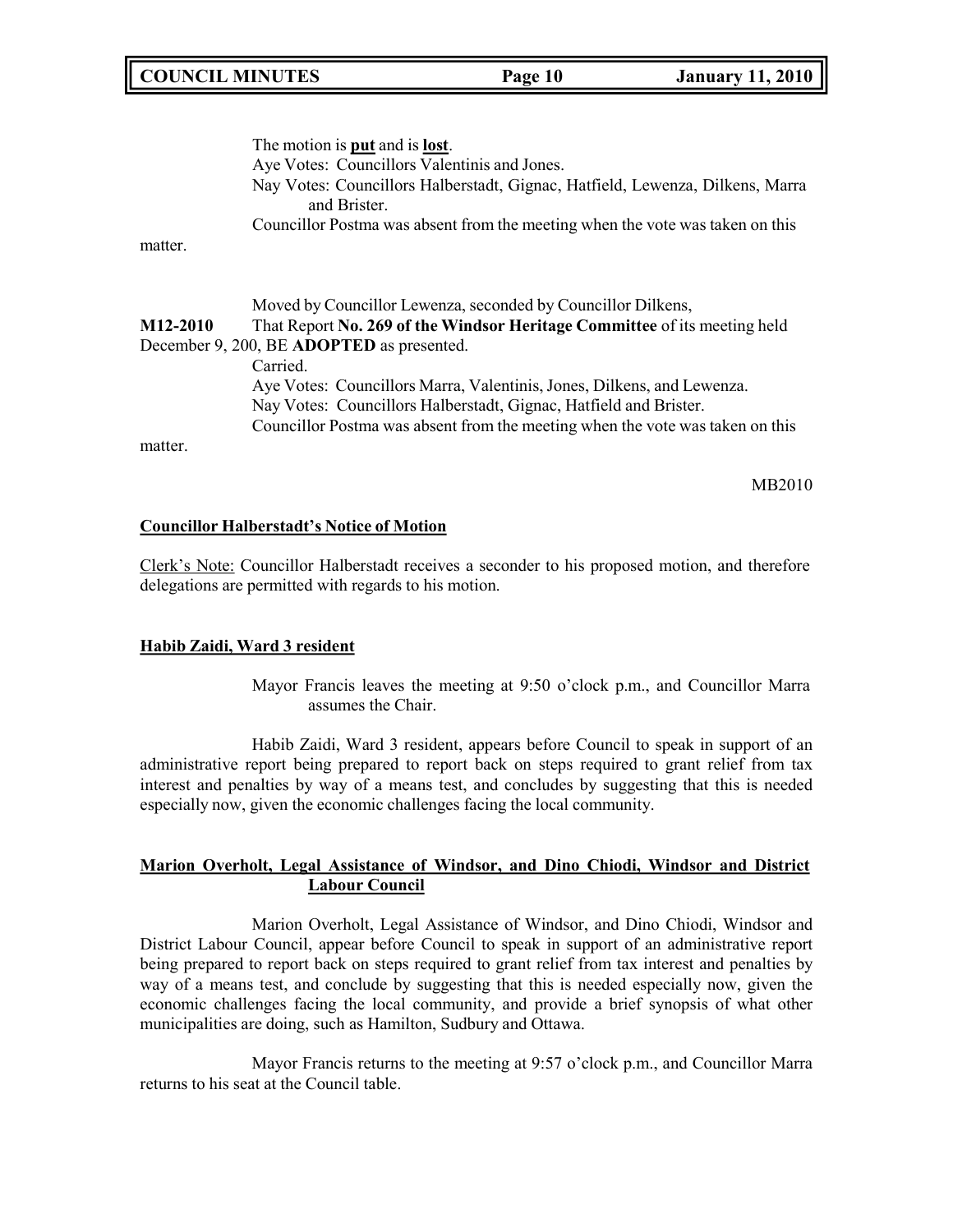Moved by Councillor Halberstadt, seconded by Councillor Lewenza,

**M13-2010** That Administration **REPORT BACK** on the steps required to enact provisions in the *Municipal Act* to grant relief from tax interest and penalties by way of a means test and indicate the resources required to implement a means test process. The pertinent Sections under the Act are Section 319 covering low-income seniors or low-income persons with disabilities, Section 357/358 related to extreme poverty or sickness and Section 365 related to persons whose taxes are considered by Council to be unduly burdensome.

Carried.

Councillor Postma was absent from the meeting when the vote was taken on this matter.

AFT2010

## **Regular Business Items (for final disposition of these matters see Schedule "A" attached)**

Nil.

### **Consideration of Committee Reports**

|                              | Moved by Councillor Dilkens, seconded by Councillor Gignac,                   |
|------------------------------|-------------------------------------------------------------------------------|
| M14-2010                     | That the Report of the special In-camera meeting held January 11, 2010, BE    |
| <b>ADOPTED</b> as presented. |                                                                               |
|                              | Carried.                                                                      |
|                              | Councillor Postma was absent from the meeting when the vote was taken on this |
| matter.                      |                                                                               |

#### ACO2010

| M15-2010                     | Moved by Councillor Dilkens, seconded by Councillor Gignac,<br>That the Report of the special In-camera meeting held December 21, 2009, BE |
|------------------------------|--------------------------------------------------------------------------------------------------------------------------------------------|
| <b>ADOPTED</b> as presented. |                                                                                                                                            |
|                              | Carried.                                                                                                                                   |
|                              | Councillor Postma was absent from the meeting when the vote was taken on this                                                              |
| matter.                      |                                                                                                                                            |

#### ACO2010

Moved by Councillor Jones, seconded by Councillor Lewenza, **M16-2010** That **Report No. 270 of the Windsor Heritage Committee** of its meeting held December 9, 2009, BE **ADOPTED** as presented. Carried. Councillor Postma was absent from the meeting when the vote was taken on this matter.

MB2010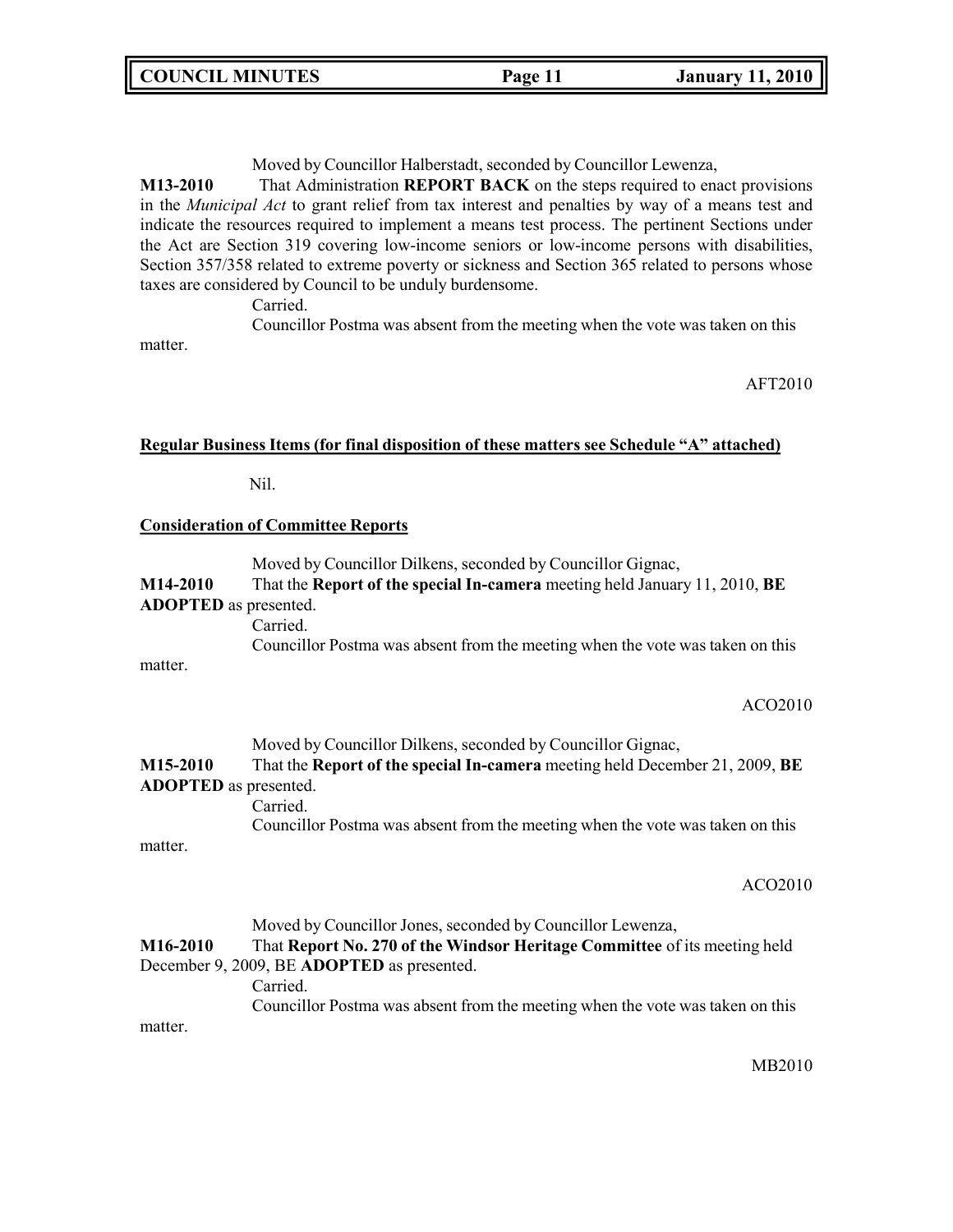|  | <b>COUNCIL MINUTES</b> | Page 12 | <b>January 11, 2010</b> |
|--|------------------------|---------|-------------------------|
|--|------------------------|---------|-------------------------|

| M17-2010                       | Moved by Councillor Dilkens, seconded by Councillor Gignac,<br>That Report No. 271 of the Windsor Heritage Committee of its meeting held<br>December 9, 2009, BE ADOPTED as presented.<br>Carried.<br>Councillor Postma was absent from the meeting when the vote was taken on this                      |
|--------------------------------|----------------------------------------------------------------------------------------------------------------------------------------------------------------------------------------------------------------------------------------------------------------------------------------------------------|
| matter.<br>M18-2010<br>matter. | MB2010<br>Moved by Councillor Dilkens, seconded by Councillor Gignac,<br>That Report No. 272 of the Windsor Heritage Committee of its meeting held<br>December 9, 2009, BE ADOPTED as presented.<br>Carried.<br>Councillor Postma was absent from the meeting when the vote was taken on this            |
|                                | MB2010                                                                                                                                                                                                                                                                                                   |
| M19-2010                       | Moved by Councillor Dilkens, seconded by Councillor Gignac,<br>That Report No. 273 of the Windsor Heritage Committee of its meeting held<br>December 9, 2009, BE ADOPTED as presented.<br>Carried.                                                                                                       |
| matter.                        | Councillor Postma was absent from the meeting when the vote was taken on this                                                                                                                                                                                                                            |
| <b>By-laws</b>                 | MB2010                                                                                                                                                                                                                                                                                                   |
|                                | Moved by Councillor Halberstadt, seconded by Councillor Hatfield,<br>That the following By-laws No. 5-2010 through 14-2010 (inclusive), be<br>introduced and read a first and second time:                                                                                                               |
| 5-2010                         | "A BY-LAW TO FURTHER AMEND BY-LAW NUMBER 52-1999, BEING A<br>BY-LAW TO APPOINT MUNICIPAL ENFORCEMENT OFFICERS FOR<br>THE CORPORATION OF THE CITY OF WINDSOR"                                                                                                                                             |
| 6-2010                         | "A BY-LAW TO DESIGNATE THE LANDS AND PREMISES SITUATE<br>WITHIN THE CITY OF WINDSOR, MUNICIPALLY KNOWN AS 1125<br>OTTAWA STREET AND 1334 BENJAMIN AVENUE, TO BE OF<br>CULTURAL HERITAGE VALUE OR INTEREST UNDER THE<br>PROVISIONS OF THE ONTARIO HERITAGE ACT, R.S.O. 1990,<br>CHAPTER O.18, AS AMENDED" |
| 7-2010                         | "A BY-LAW TO DESIGNATE THE LANDS AND PREMISES SITUATE<br>WITHIN THE CITY OF WINDSOR, MUNICIPALLY KNOWN AS 2895<br>SEMINOLE STREET, TO BE OF CULTURAL HERITAGE VALUE OR<br>INTEREST UNDER THE PROVISIONS OF THE ONTARIO HERITAGE<br>ACT, R.S.O. 1990, CHAPTER O.18, AS AMENDED"                           |
| 8-2010                         | "A BY-LAW TO FURTHER AMEND ZONING BY-LAW NUMBER 8600"                                                                                                                                                                                                                                                    |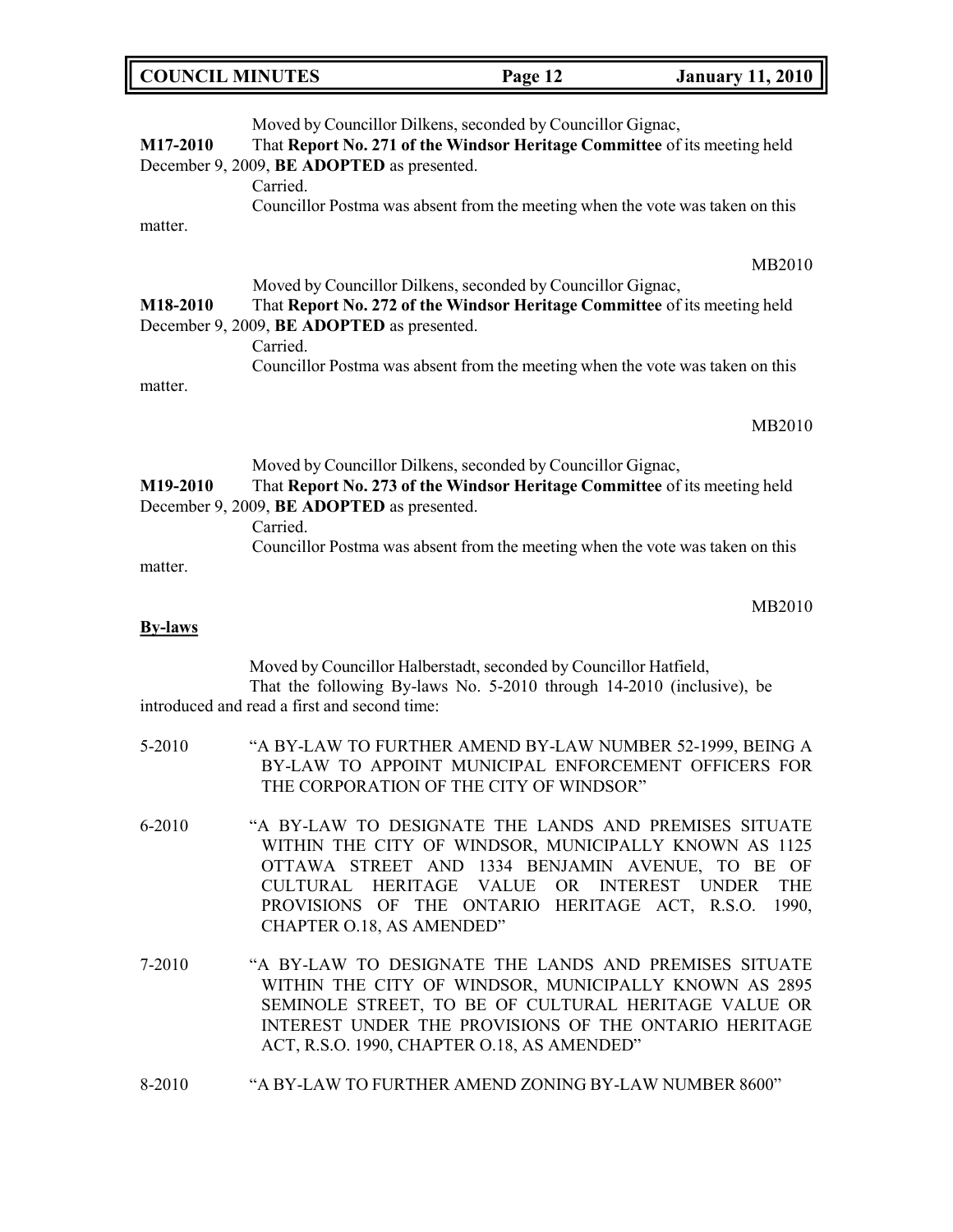|         | <b>COUNCIL MINUTES</b>                             | Page 13                                                                                                                                                                                                                     | <b>January 11, 2010</b>           |
|---------|----------------------------------------------------|-----------------------------------------------------------------------------------------------------------------------------------------------------------------------------------------------------------------------------|-----------------------------------|
| 9-2010  |                                                    | "A BY-LAW TO FURTHER AMEND ZONING BY-LAW NUMBER 8600"                                                                                                                                                                       |                                   |
| 10-2010 |                                                    | "A BY-LAW TO FURTHER AMEND ZONING BY-LAW NUMBER 8600"                                                                                                                                                                       |                                   |
| 11-2010 |                                                    | "A BY-LAW TO FURTHER AMEND ZONING BY-LAW NUMBER 8600"                                                                                                                                                                       |                                   |
| 12-2010 |                                                    | "A BY-LAW TO AUTHORIZE THE TEMPORARY BORROWING OF<br>MONEY FOR CURRENT EXPENDITURES FOR 2010"                                                                                                                               |                                   |
| 13-2010 | <b>REPRESENTED</b><br>AS<br><b>SUCH AGREEMENT"</b> | "A BY-LAW TO AUTHORIZE THE EXECUTION OF A CONTRIBUTION<br>AGREEMENT WITH HER MAJESTY THE QUEEN IN RIGHT OF ONTARIO<br><b>THE</b><br><b>MINISTER</b><br><b>BY</b><br>INFRASTRUCTURE AND TO DESIGNATE THE SIGNING OFFICERS OF | OF<br><b>AND</b><br><b>ENERGY</b> |
| 14-2010 |                                                    | "A BY-LAW TO CONFIRM THE PROCEEDINGS OF THE COUNCIL OF<br>THE CORPORATION OF THE CITY OF WINDSOR AT ITS MEETING<br>HELD ON THE ELEVENTH DAY OF JANUARY, 2010"                                                               |                                   |
| matter. | Carried.                                           | Councillor Postma was absent from the meeting when the vote was taken on this                                                                                                                                               |                                   |

Moved by Councillor Jones, seconded by Councillor Lewenza,

That the Committee of the Whole does now rise and report to Council respecting the business items considered by the Committee:

- **1) Communication Items (as amended)**
- **2) Consent Agenda (as presented)**
- **3) Items Deferred**
- **Items Referred**
- **4) Consideration of the Balance of Business Items (see Schedule "A")**
- **5) Committee Reports (as presented)**
- **6) By-laws given first and second readings (as presented)**

Carried. Councillor Postma was absent from the meeting when the vote was taken on this

matter.

### **New Notices of Motion**

None presented.

### **Third Reading of By-laws**

Moved by Councillor Marra, seconded by Councillor Jones,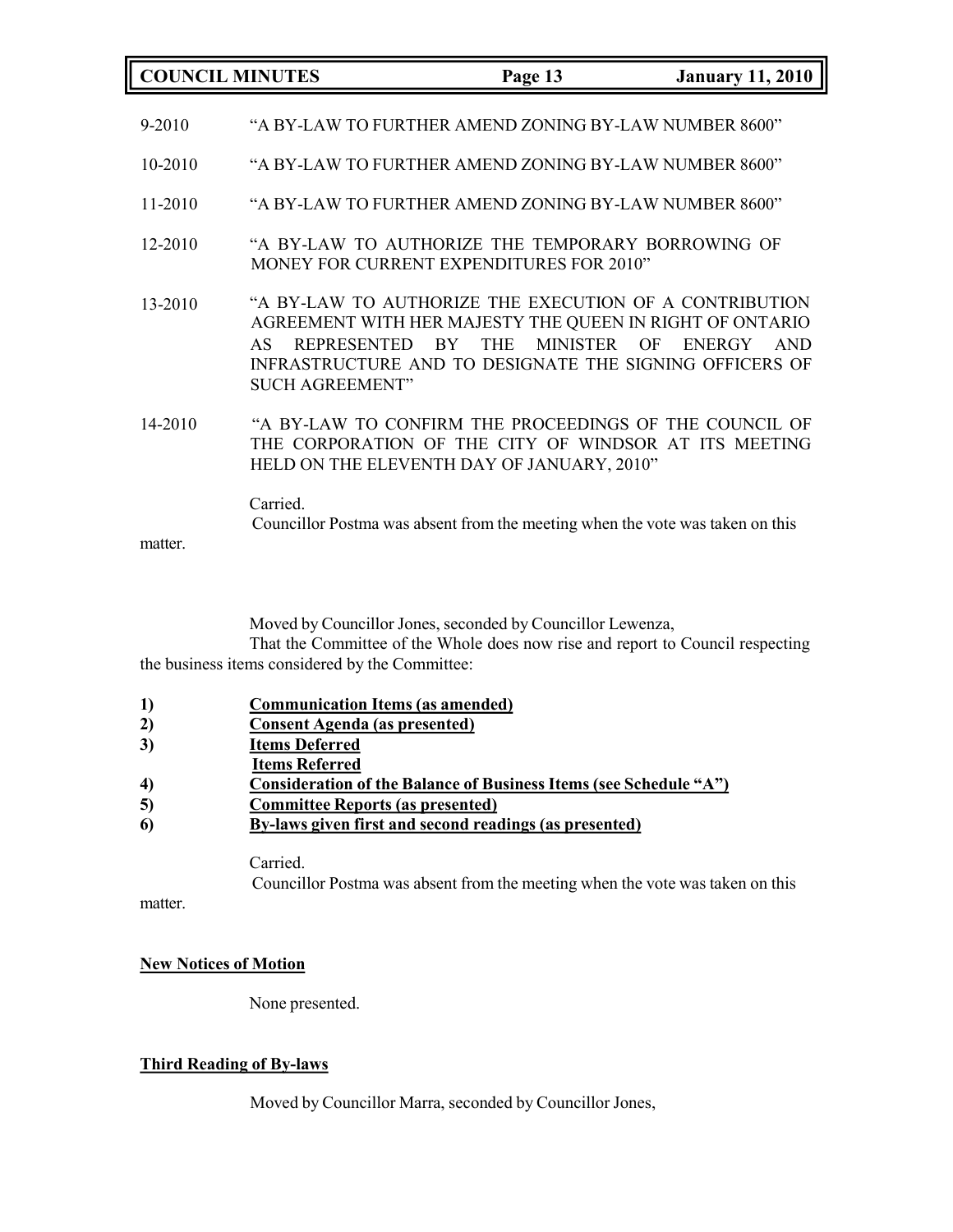| <b>January 11, 2010</b><br><b>COUNCIL MINUTES</b><br>Page 14 |
|--------------------------------------------------------------|
|--------------------------------------------------------------|

That the following By-laws No. 5-2010 through 14-2010 (inclusive), having been read a first and second time be now read a third time and finally passed and that the Mayor and Clerk **BE AUTHORIZED** to sign and seal the same notwithstanding any contrary provision of the Council.

Carried.

Councillor Postma was absent from the meeting when the vote was taken on this

matter.

### **Petitions**

matter.

None presented.

### **Council Questions**

Moved by Councillor Dilkens, seconded by Councillor Gignac,

**M20-2010** That the Council Questions arising from the previous meeting of Council and listed by the Clerk **BE NOW CONSIDERED** for purposes of discussion, and further, that the Administration **BE DIRECTED** to proceed with the necessary actions to respond to the Council Questions consistent with Council's instructions.

Carried.

Councillor Postma was absent from the meeting when the vote was taken on this

ACOQ2010

### **PROPOSED IN-CAMERA AGENDA FOR JANUARY 18, 2010**

Moved by Councillor Halberstadt, seconded by Councillor Hatfield, **M21-2010** That the following proposed In Camera Agenda for January 18, 2010 **BE APPROVED**:

| <u>Item</u><br><u>No.</u> | <b>Subject</b>                                                           | <b>Section – Pursuant to</b><br>Municipal Act, 2001,<br>as amended |
|---------------------------|--------------------------------------------------------------------------|--------------------------------------------------------------------|
| 1.                        | Personal matter – about an identifiable individual –<br>contract         | 239(2)(b)                                                          |
| 2.                        | Personal matter - Integrity Commissioner report                          | 239(2)(b)                                                          |
| 3.                        | Personal matter - Human Rights complaint                                 | 239(2)(b)                                                          |
| 4.                        | Personal matter - Human Rights complaint                                 | 239(2)(b)                                                          |
| 5.                        | Personal matter – about an identifiable individual –<br>contract renewal | 239(2)(b)                                                          |
| 6.                        | Personal/Legal matter – agreement                                        | 239(2)(d)                                                          |
| 7.                        | Border Update – update on Legal matters (verbal report as<br>necessary)  | $239(2)(a)$ , (c), (e) and                                         |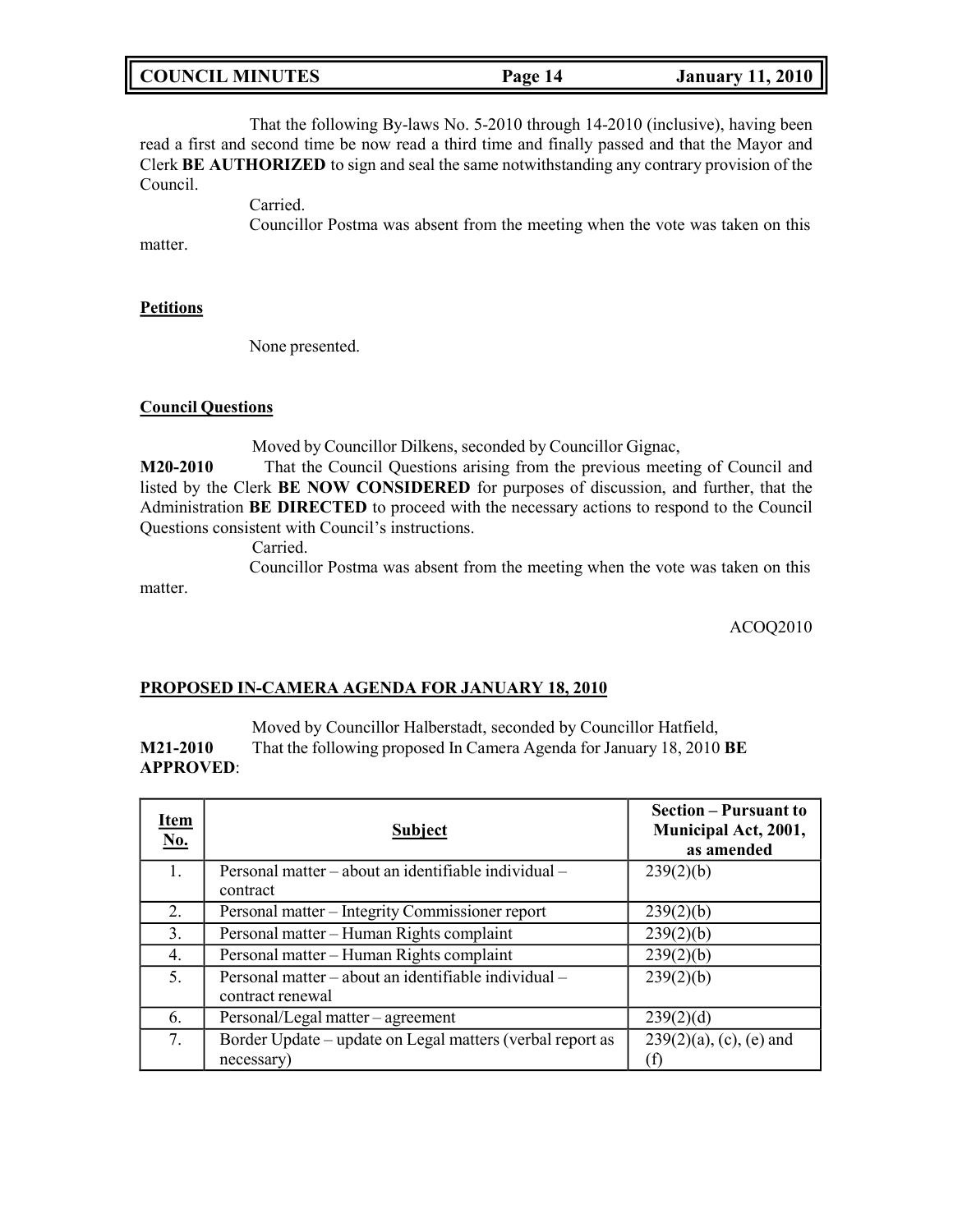|  | <b>COUNCIL MINUTES</b> | Page 15 | <b>January 11, 2010</b> |
|--|------------------------|---------|-------------------------|
|--|------------------------|---------|-------------------------|

and further, that in accordance with By-law 46-2003, the Chief Administrative Officer, in consultation with the Mayor **BE AUTHORIZED** to add matters deemed to be of an urgent or time sensitive nature.

> Carried. Councillor Postma was absent from the meeting when the vote was taken on this

matter.

### **Adjournment**

Moved by Councillor Jones, seconded by Councillor Lewenza, That this Council meeting stand adjourned until the next regular meeting of Council or at the call of the Mayor.

Carried.

Councillor Postma was absent from the meeting when the vote was taken on this matter.

Accordingly, the meeting is adjourned at 10:23 o'clock p.m.

**MAYOR**

**CITY CLERK**

### **THIS IS A DRAFT COPY**

### **MANAGER OF COUNCIL/COMMITTEE SERVICES/DEPUTY CLERK**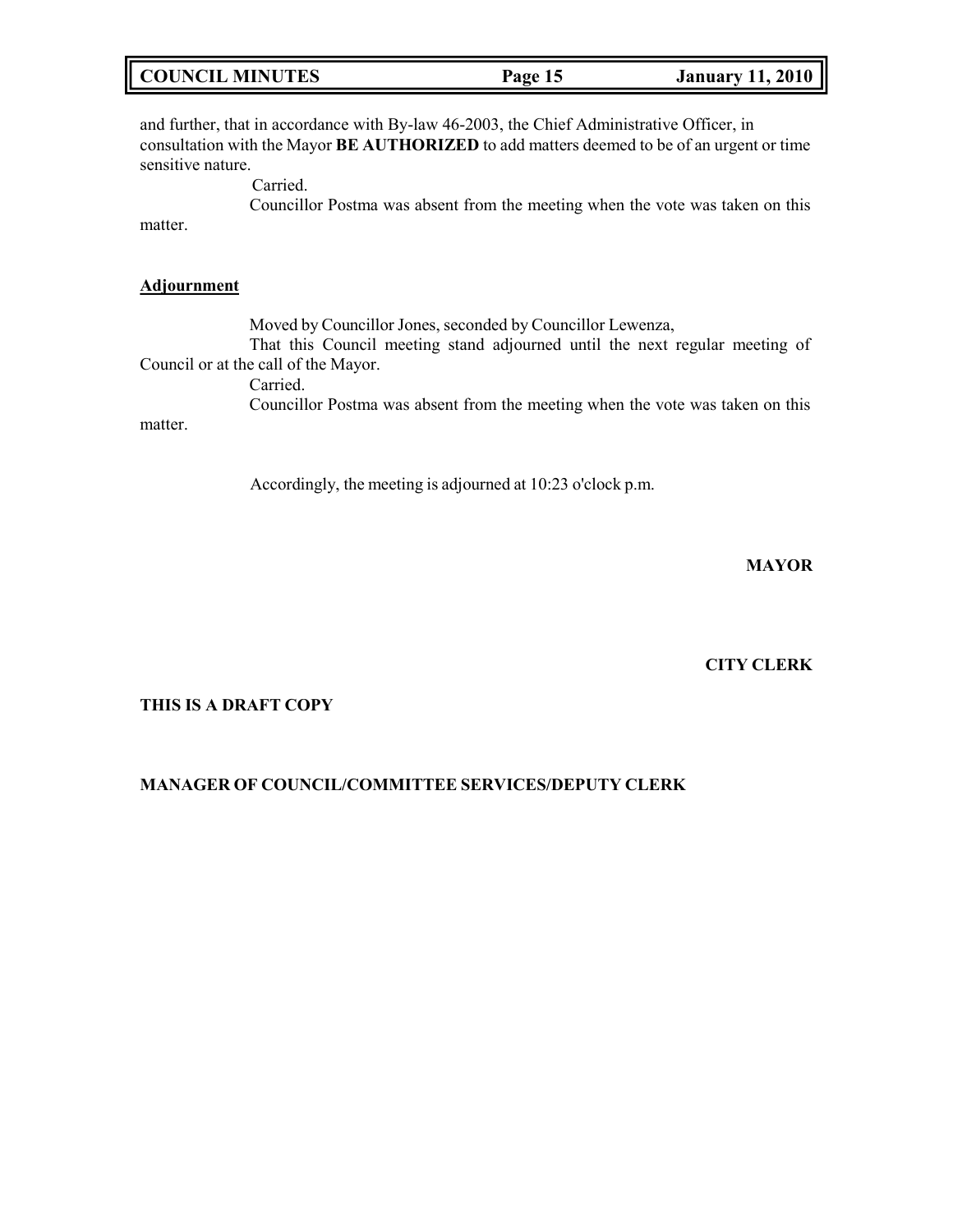# **COUNCIL MINUTES Page 16 January 11, 2010**

Marra Lewenza

CR7/2010

That the report of the Executive Director of Operations dated December 15, 2009 entitled "CQ99- 2009 - Reverse Stop Signs: Rose/Jos. St. Louis" **BE RECEIVED**; and further,

That Council **WAIVE** the provisions in the "All Way Stop Policy" adopted via CR536/2005, and that approval **BE GIVEN** for the installation of an "All Way Stop" at the intersection of Rose Avenue and Jos. St. Louis Avenue; and,

That the Traffic By-law 9148 (Schedule 'A' Through Highways" **BE AMENDED** to delete Jos. St. Louis Avenue from the north side of Rose Avenue to the south side of Rose Avenue.

Carried.

Councillor Postma was absent from the meeting when the vote was taken on this matter.

Report Number **14394 ST2010 1**

Internal Distribution Public Works [Josette M. Eugeni] City Engineer Executive Director of Operations City Solicitor

Brister Postma

### CR8/2010

THAT Council **WAIVE** the height restriction for structures on the north side of Riverside Drive to allow construction of a permanent performance stage, AND that Council direct Parks & Facility Operations to proceed to tender for the proposed stage, and further, that baffle walls on the south side of the structure **BE INCORPORATED**.

Carried.

Report Number **14403 SR/10441 2**

Internal Distribution Parks [Don Sadler, Executive Director] City Engineer Manager of Purchasing and Risk Management Chief Financial Officer/City Treasurer

Marra Postma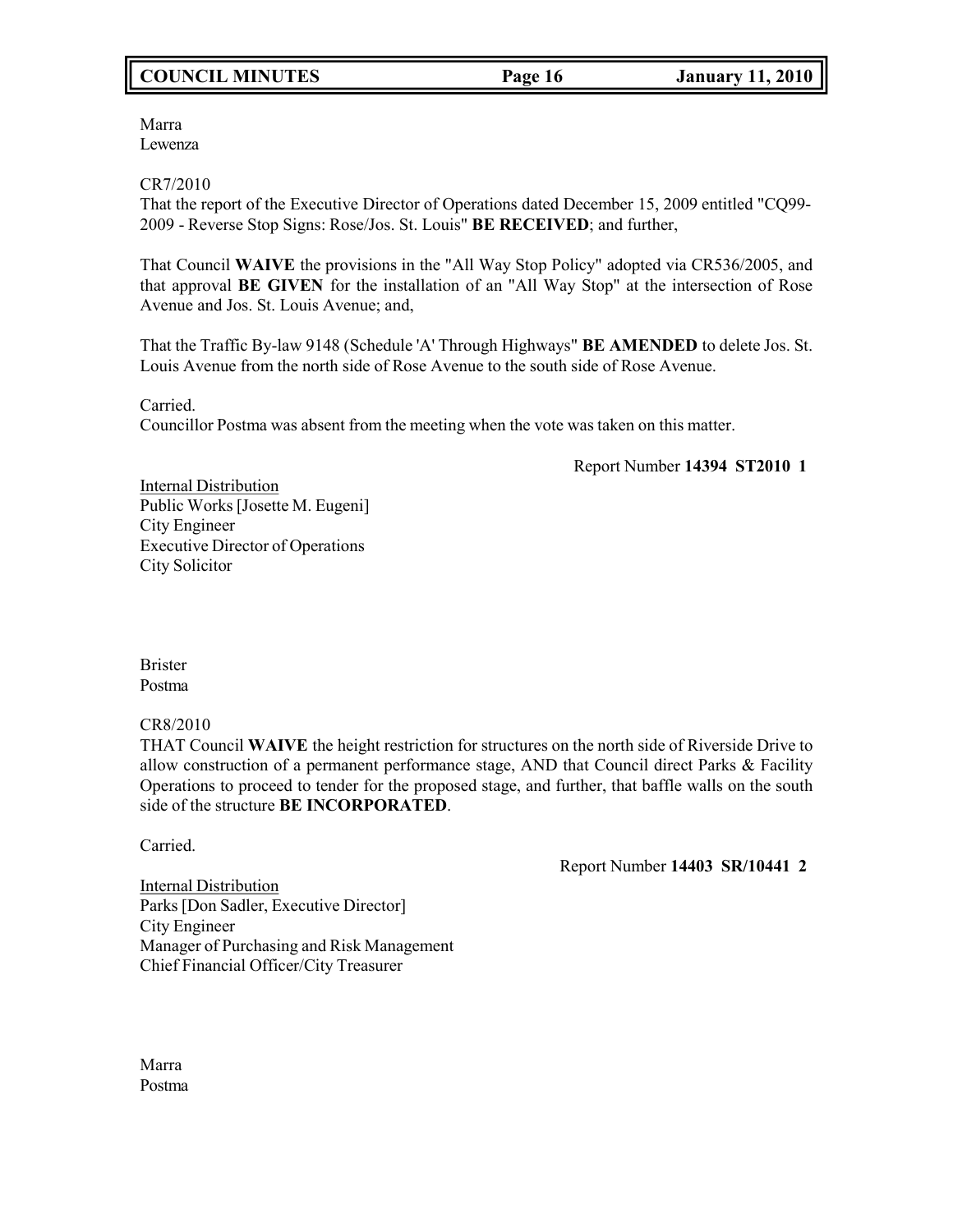# **COUNCIL MINUTES Page 17 January 11, 2010**

## ✔✔ SV

CR9/2010

THAT City Council **AUTHORIZE** the signing of the 2009 Services Contract and subsequent Service Agreements for the three year period covered by the Service Contract, to be signed as follows:

- √ 2009 MCSS/MCYS Service Contracts√ √ <del>2009 MCSS Service Contract</del>√ CAO and City Clerk subject to review of technical content by the Community Development & Health Commissioner, review of legal content by the City Solicitor, and financial review by the Chief Financial Officer or designate; and
- 2009, 2010, 2011 Ontario Works Service Agreements and/or amendments Executive Director of Social Support and Chief Financial Officer or designate; and
- 2009, 2010, 2011 Transfer Payment Service Agreement and/or amendments Executive Director of Housing Services & Children's Services, Executive Director of Social Support and Chief Financial Officer or designate subject to a report to City Council summarizing significant program changes, additions and deletions; and further

THAT City Council **AUTHORIZE** the Community Development & Health Commissioner to sign contracts with agencies/employers in Windsor and Essex County, as provided by the criteria established under the terms of the √2009 MCSS/MCYS Service Contracts√ √ MCSS Service

Contract  $\checkmark$  and related agreements such that the net city contribution does not exceed \$150,000 or a maximum of \$1,000,000 gross expenditures.

[For contracts in excess of \$150,000 net city contribution, or in excess of \$1,000,000 gross contribution, that in addition to the Community Development & Health Commissioner signature, the Chief Administrative Officer **BE REQUIRED** to sign as a secondary authority. Authorization would be subject to approval as to technical content by the Executive Director of Social Support or the Executive Director of Housing & Children's Services, approval as to of legal content by the City Solicitor, and approval as to financial content by the Chief Financial Officer or designate. As long as the agreements conform to the standard format reviewed and pre-approved by the City Solicitor, the City Solicitor is not required to approve each individual as to form].

Carried.

Report Number **14443 SS2010 C3**

Internal Distribution Community Development and Health Commission [Linda Higgins] Community Development and Health Commissioner Executive Director of Housing & Children's Services Executive Director of Social Support Chief Financial Officer/City Treasurer City Solicitor

Marra Postma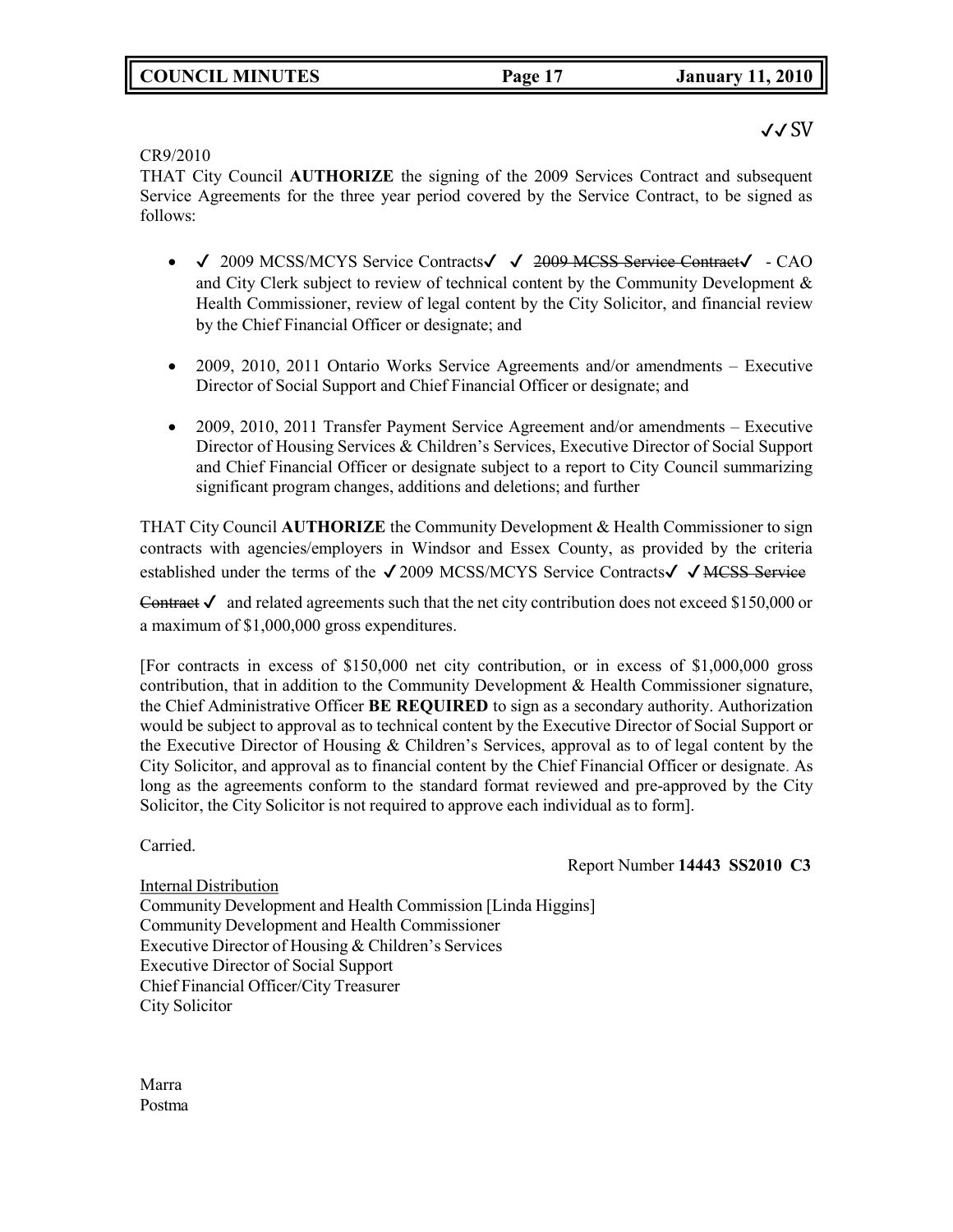## **COUNCIL MINUTES Page 18 January 11, 2010**

## ✔✔ SV

### CR10/2010

That City Council **APPROVE** the offer received from the Corporation of the Town of Essex to purchase the 1998 Sutphen 95ft Platform Truck √ VIN#4S7AT9DOXSC017091√  $\sqrt{\text{VINH}}$ 1S9A3JLE2W1003100 $\sqrt{\text{}}$  in the amount of \$350,000. As per CR487/2008 the residual will **BE RETURNED** to Project 7074066.

Carried.

Report Number **14435 SF2010 C4**

Internal Distribution Fire [David Fields, Fire Chief] Fire – Sherri Arsenault Manager of Purchasing and Risk Management City Solicitor Chief Financial Officer/City Treasurer

Marra Brister

C11/2010

That the report of the Executive Director of Recreation dated December 17, 2009 entitled "WFCU Centre Mural Project" **BE RECEIVED**, and further, that this **BE REFERRED** back to the "guiding committee" for a decision on the concepts/themes for the murals for completion and installation, and that a mechanism **BE DEVELOPED** to allow for feedback from any or all members of Council.

Carried.

Councillor Postma voting nay.

Report Number **14444 SR/8880 5**

Internal Distribution Recreation [Jan Wilson, Executive Director] Community Development and Health Commissioner

Marra Postma

CR12/2010

I. THAT the following low tender **BE ACCEPTED:**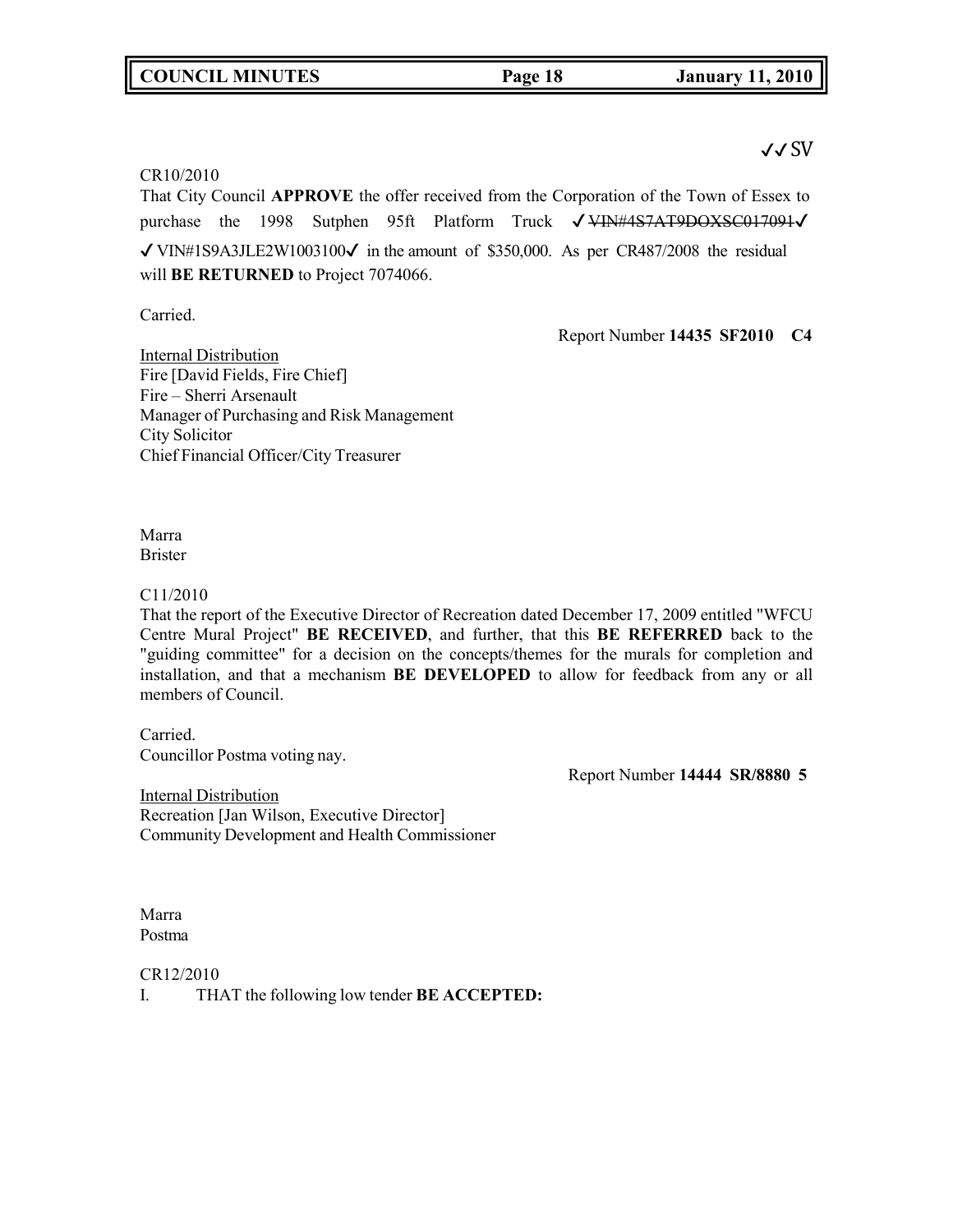**COUNCIL MINUTES Page 19 January 11, 2010**

| Tenderer:                              | Coco Paving Inc.<br>6725 South Service Road, R. R. #2<br>Windsor, Ontario N8N 2M1 |
|----------------------------------------|-----------------------------------------------------------------------------------|
| Work:                                  | Replacement of Malden Road Bridge Over Basin Drain<br>Tender 108-09               |
| <b>Total Tendered</b><br><b>Price:</b> | \$484,620.00 (excluding GST)                                                      |
| <b>Accounts</b><br>Charged:            | 007-5310-1790-02942-7091024                                                       |

AND THAT the Chief Administrative Officer and City Clerk **BE AUTHORIZED** to sign a contract, satisfactory in form to the City Solicitor, technical content to the City Engineer, and financial content to the Chief Financial Officer & City Treasurer, with Coco Paving Inc. for Tender No. 108-09.

- II. THAT **APPROVAL BE GIVEN** to undertake an expenditure of \$484,620.00 for the bridge rehabilitation of Malden Road Over Basin Drain structure, to be funded from the approved 2009 Capital Budget of \$2,500,000.00 for Bridge Rehabilitation (Project ID No. 7091024).
- III. THAT **APPROVAL BE GIVEN** to undertake an expenditure of up to an amount of \$70,000.00, plus GST, for the retention of Dillon Consulting Ltd., as outlined in CAO-1130 for site observation and contract administration of Tender No. 108-09, in accordance with their Proposal for Engineering Services dated January 30, 2009, said fee to be in accordance with the most recent Schedule of Fees published by the Professional Engineers of Ontario; and further, that the Chief Administrative Officer and City Clerk **BE AUTHORIZED** to sign an agreement, satisfactory in form to the City Solicitor, in financial content to the City Treasurer, and in technical content to the City Engineer.

Carried.

Report Number **14438 SW/10353 C6**

Internal Distribution Public Works[Mark Winterton] City Engineer Executive Director of Operations Manager of Purchasing and Risk Management Chief Financial Officer/City Treasurer City Solicitor

Marra Postma

CR13/2010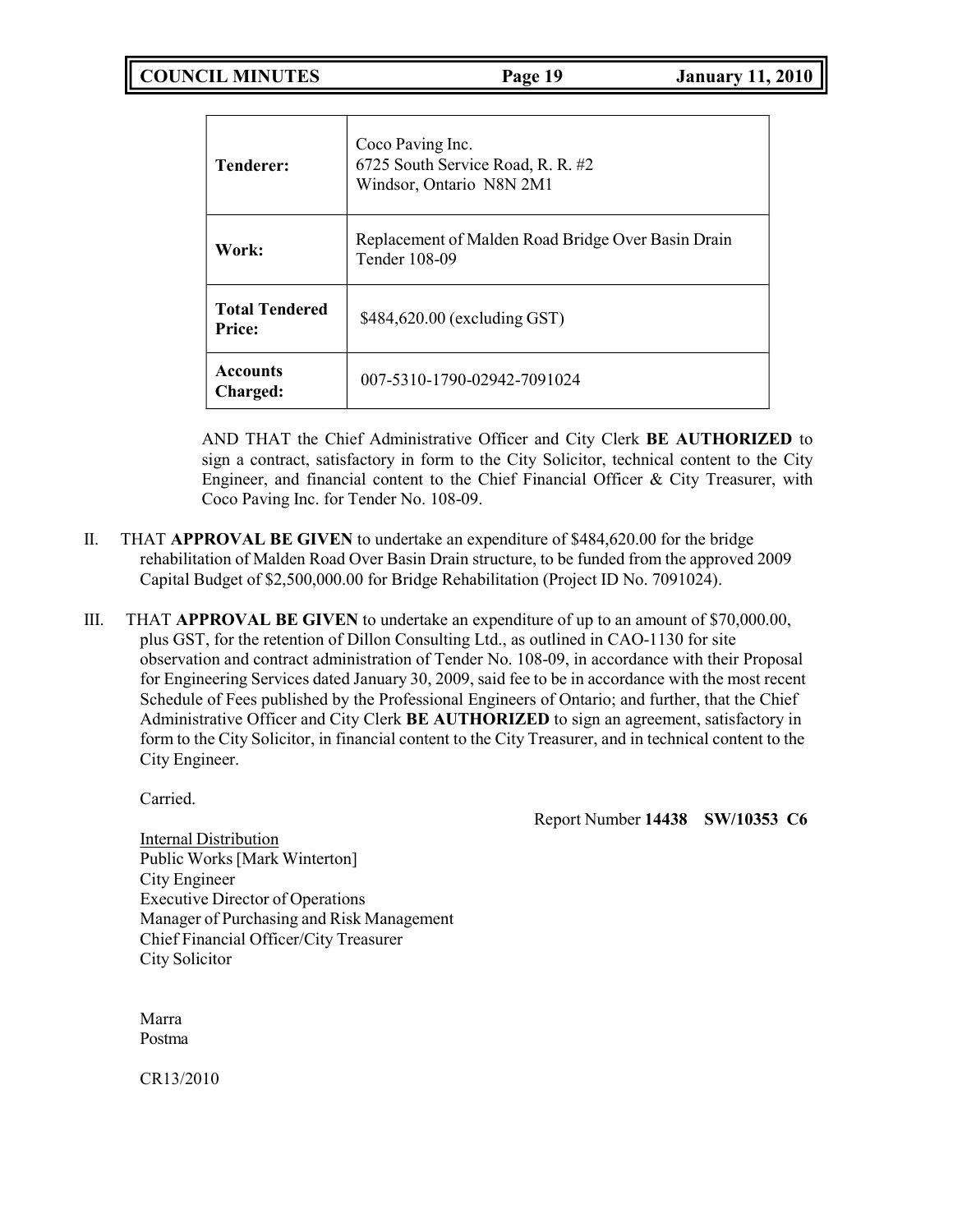| <b>COUNCIL MINUTES</b> | Page 20 | <b>January 11, 2010</b> |
|------------------------|---------|-------------------------|
|------------------------|---------|-------------------------|

THAT the Contribution Agreement between The Corporation of the City of Windsor and Her Majesty the Queen in right of Ontario, as represented by the Minister of Energy and Infrastructure and the Minister of Health Promotion, in the form attached hereto as Appendix "A", **BE APPROVED**, and further that the Chief Administrative Officer and City Clerk **BE AUTHORIZED** to execute the agreement.

AND THAT Council **ADOPT** By-law 13-2010 for the purposes of authorizing the execution of the Contribution Agreement and designating the signing officers.

Carried.

Report Number **14447 SR/10566 C7**

Appendices Agreement

Internal Distribution Recreation [Andrew Daher] Executive Director of Recreation Community Development and Health Commissioner Chief Financial Officer and City Treasurer City Solicitor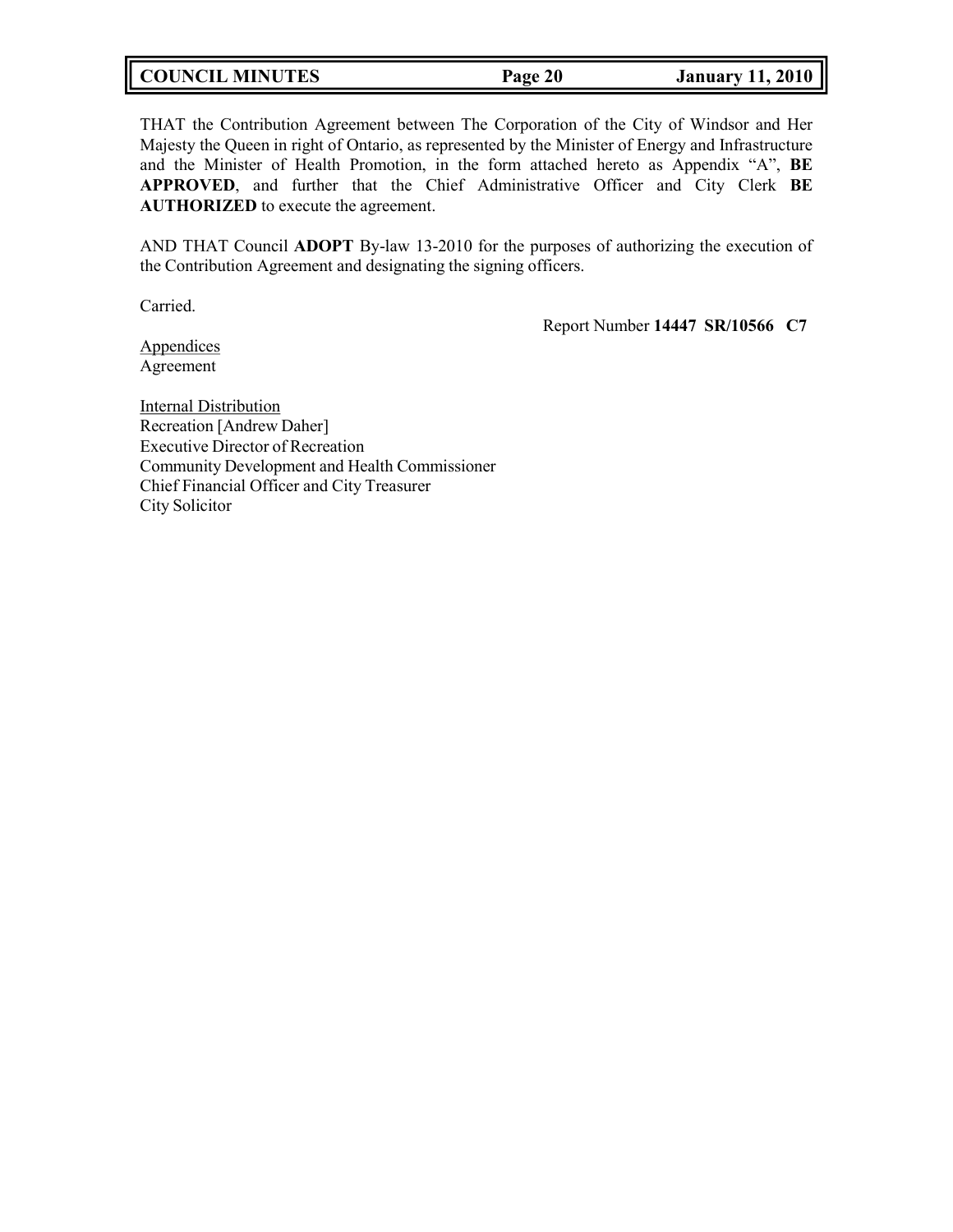|--|

ADOPTED by Council at its meeting held January 11, 2010 [**M12-2010**] MLM/ Windsor, Ontario January 11, 2010

## **REPORT NO. 269** of the

### **Windsor Heritage Committee**

at its meeting held on December 9, 2009

Present: Robin Easterbrook, Chair Andrew Foot, Vice-Chair Councillor Percy Hatfield Councillor Fulvio Valentinis Lynn Raeburn Baker John Bewsher Gudrin Bildfell Simon Chamely Dr. Paul DeMarco Janis Marchand Jeffrey Mellow Noreen Slack

Your Committee submits the following recommendation:

That the request by Assumption Heritage Trust for a grant of \$250,000 from the Community Heritage Fund, in five (5) equal parts, for repairs to the southern-most east wall of Assumption Church, 350 Huron Church Road, **BE APPROVED**, subject to the following schedule for funding:

\$50,000 upon determination by the Chief Building Official that half the work is completed; \$50,000 upon determination by the Chief Building Official that the work is completed, or one year after the first grant, whichever is later; \$50,000 one year after the second grant; \$50,000 two years after the second grant; \$50,000 three years after the second grant.

Note: The report of the Heritage Planner regarding the Community Heritage Fund Request, Assumption Church, 350 Huron Church Road, dated November 30, 2009 is *attached*.

**CHAIR**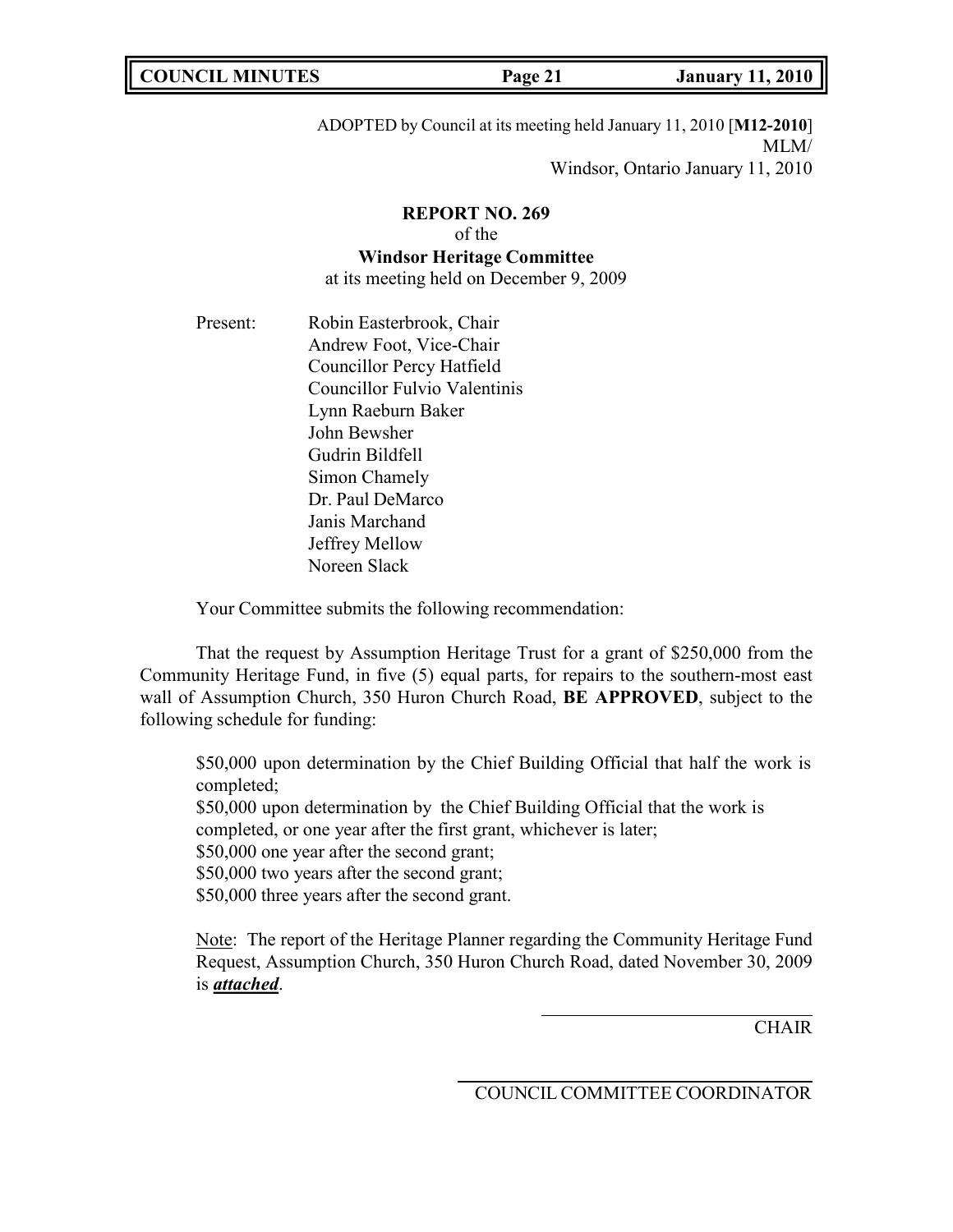| <b>COUNCIL MINUTES</b> | Page<br>77 | 11, 2010<br><b>January</b> |
|------------------------|------------|----------------------------|
|                        |            |                            |

ADOPTED by Council at its meeting held January 11, 2010 [**M14-2010**] SV/bm

# **SPECIAL MEETING OF COUNCIL – IN CAMERA January 11, 2010**

### **Meeting called to order at: 3:37 p.m.**

## **Members in Attendance:**

Mayor E. Francis Councillor D. Brister (arrives at 3:39 p.m.) Councillor C. Postma Councillor R. Jones Councillor A. Halberstadt Councillor F. Valentinis Councillor K. Lewenza Councillor P. Hatfield Councillor J. Gignac

## **Members Absent:**

Councillor D. Dilkens Councillor B. Marra

## **Also in attendance:**

H. Reidel, Chief Administrative Officer R. Warsh, Community Development and Health Commissioner M. Sonego, City Engineer G. Wilkki, City Solicitor S. Vlachodimos, Deputy Clerk O. Colucci, Chief Financial Officer P. Brode, Senior Legal Counsel (Items 1 and 2) V. Mihalo, Executive Director of Human Resources (Item 5) J. Stuart, Chief Operating Officer, Windsor Utilities Commission (Item 3)

## **Verbal Motion is presented by Councillor Jones, seconded by Councillor Postma,**

**that Rule 3.3 (a) of the** *Procedure By-law, 420-2001 as amended,* **be waived to add the following Agenda item:**

**7. Personal matter – labour relations**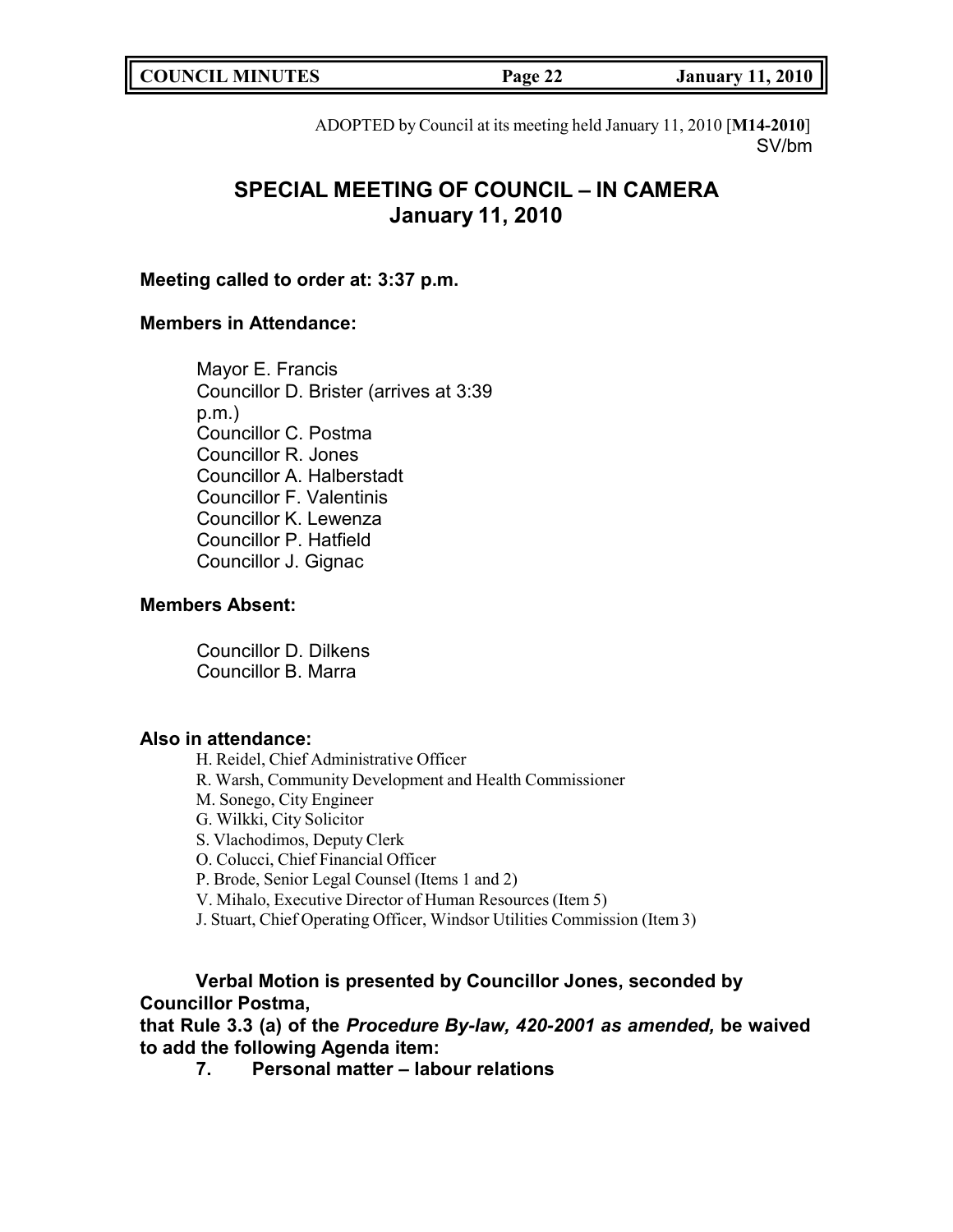**COUNCIL MINUTES Page 23 January 11, 2010**

**Motion Carried.**

# **Verbal Motion is presented by Councillor Jones, seconded by Councillor Postma,**

**to move in Camera for discussion of the following item(s):**

| <b>Item</b><br>No. | <b>Subject</b>                                                  | Section – Pursuant<br>to<br>Municipal Act, 2001,<br>as<br>amended |
|--------------------|-----------------------------------------------------------------|-------------------------------------------------------------------|
| 1.                 | Legal Matter – Ontario Municipal Board decision                 | 239(2)(e)                                                         |
| 2.                 | (a) Personal/Legal Matter – about an identifiable<br>individual | 239(2)(b)(e)(f)                                                   |
|                    | (b) Additional information $re 2(a)$                            |                                                                   |
| 3.                 | <b>Property Matter – agreement</b>                              | 239(2)(a)                                                         |
| 4.                 | <b>Personal Matter – Pay for Performance</b>                    | 239(2)(b)(d)(e)                                                   |
|                    | (report enclosed for Mayor and Council only)                    |                                                                   |
| 5.                 | Personal Matter – PETU update – verbal                          | 239(2)(d)                                                         |
| 6.                 | <b>Border Update – update on Legal matters</b>                  | $239(2)(a)$ , (c), (e) and (f)                                    |
| 7.                 | Personal Matter – labour negotiations – ADDED<br><b>ITEM</b>    | 239(2)(d)                                                         |

## **Motion Carried.**

## **Declarations of Pecuniary Interest:**

Councillor Valentinis discloses an interest and abstains from voting on Item 1 as he owns property in the affected area.

Councillor Lewenza declares a conflict and abstains from voting on Item 5 as his employer is funding PETU.

## **Discussion on the items of business. (Items 1, 2, 3, 6 and 7)**

**The Deputy Clerk leaves the meeting at 4:45 p.m. during discussion of Item 5 and returns at 5:07 p.m.**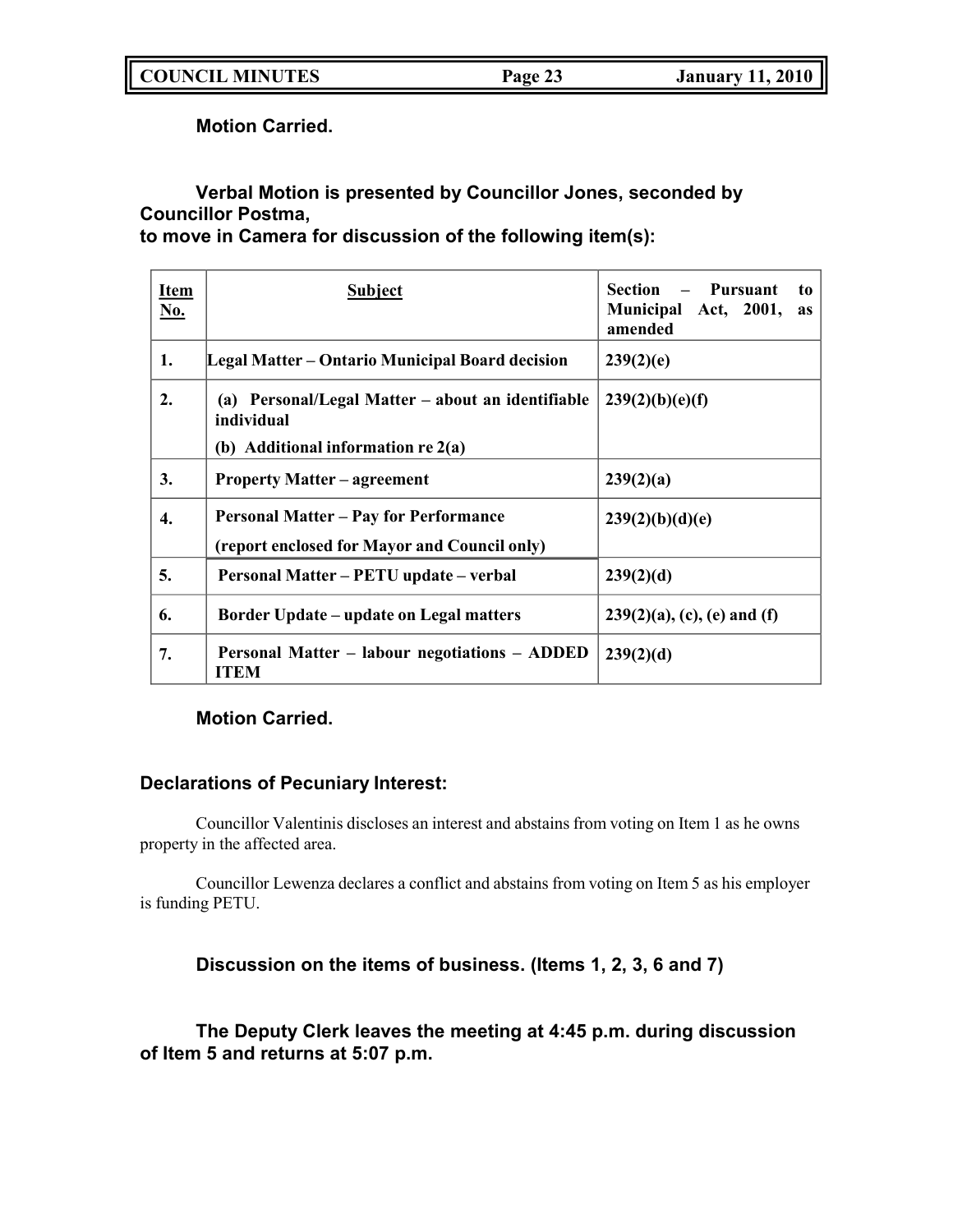**Discussion on the items of business (Item 5)**

**All Administration except the Chief Administrative Officer and Deputy Clerk leave the meeting at 5:08 p.m., during discussion of Item 4.**

**Discussion on the item of business (Item 4)**

**The Mayor leaves the meeting at 5:17 p.m. and Councillor Jones assumes the Chair. The Mayor returns at 5:19 p.m.**

**The Chief Administrative Officer leaves the meeting at 5:29 p.m., during discussions on Item 4.**

**The Chief Administrative Officer and all Administration return to the meeting at 5:38 p.m.**

**Verbal Motion is presented by Councillor Jones, seconded by Councillor Gignac, to move back into public session. Motion Carried.**

**Moved by Councillor Jones, seconded by Councillor Gignac, THAT the Clerk BE DIRECTED to transmit the recommendation(s) contained in the report(s) discussed at the In-Camera Council Meeting held January 11, 2010 directly to Council for consideration at the next Regular Meeting.**

1. That the recommendation contained in the in-camera report from Senior Legal Counsel, City Solicitor and Chief Financial Officer and City Treasurer respecting an Ontario Municipal Board decision **BE APPROVED**.

## **Councillor Valentinis discloses an interest and abstains from voting.**

2(a). That the confidential report from the City Solicitor, Senior Legal Counsel, Executive Director of Human Resources and Chief Financial Officer and City Treasurer respecting a personal/legal matter about an identifiable individual **BE RECEIVED** and Administration **BE AUTHORIZED** to proceed in accordance with the verbal direction of Council.

**Councillors Lewenza, Hatfield and Jones opposed.**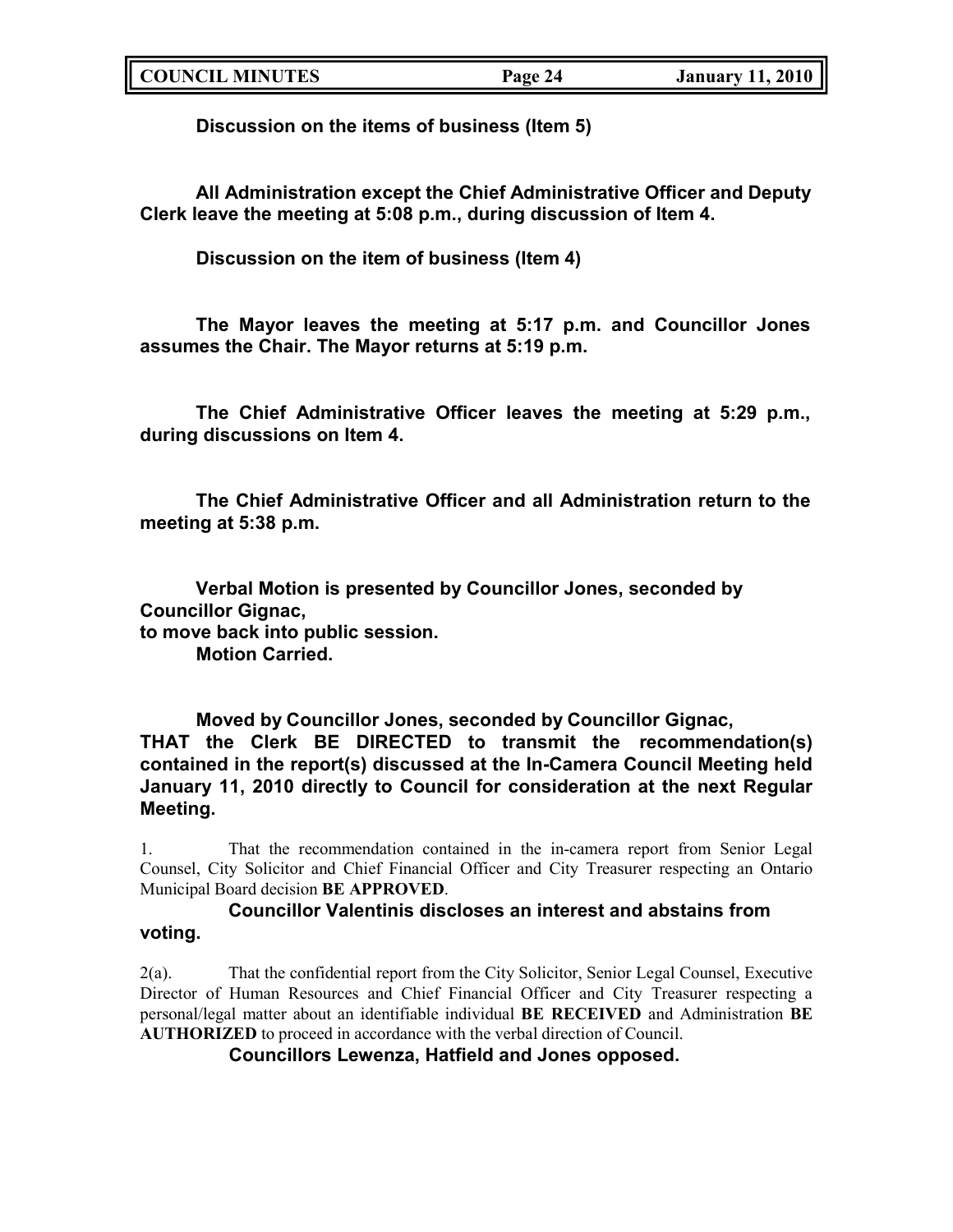**COUNCIL MINUTES Page 25 January 11, 2010**

2(b). That the confidential report from the Executive Director of Human Resources and City Clerk respecting a personal matter about identifiable individuals **BE RECEIVED FOR INFORMATION**.

3. That the in-camera report from the City Engineer, City Solicitor, Chief Financial Officer and City Treasurer and representative of the Windsor Utilities Commission respecting a property matter - agreement **BE NOTED AND FILED**.

## **Councillors Hatfield, Postma, Jones and Lewenza opposed.**

4. That the recommendation contained in the in-camera report from the Chief Administrative Officer respecting Pay for Performance **BE APPROVED**, and that the Mayor and Chief Administrative Officer **PROCEED** on the verbal direction of Council.

## **Councillor Brister opposed.**

5. That the verbal report from the Chief Administrative Officer and Executive Director of Human Resources respecting the PETU update **BE RECEIVED FOR INFORMATION**, and that the Mayor and Chief Administrative Officer **BE AUTHORIZED** to proceed with the verbal direction of Council, and that all communication on this matter **BE LIMITED** to Mayor and Chief Administrative Officer.

## **Councillor Lewenza discloses an interest and abstains from voting.**

6. That the verbal report respecting the border issue **BE RECEIVED FOR INFORMATION**.

7. That the recommendation contained in the in-camera report from the Deputy Treasurer Taxation and Revenue, Chief Financial Officer and City Treasurer and Executive Director of Human Resources respecting a personal matter – labour relations **BE APPROVED**.

## **Motion Carried.**

**Moved by Councillor Jones, seconded by Councillor Gignac, That the special meeting of council held January 11, 2010 BE ADJOURNED. (Time: 5:47 p.m.)**

**Motion Carried.**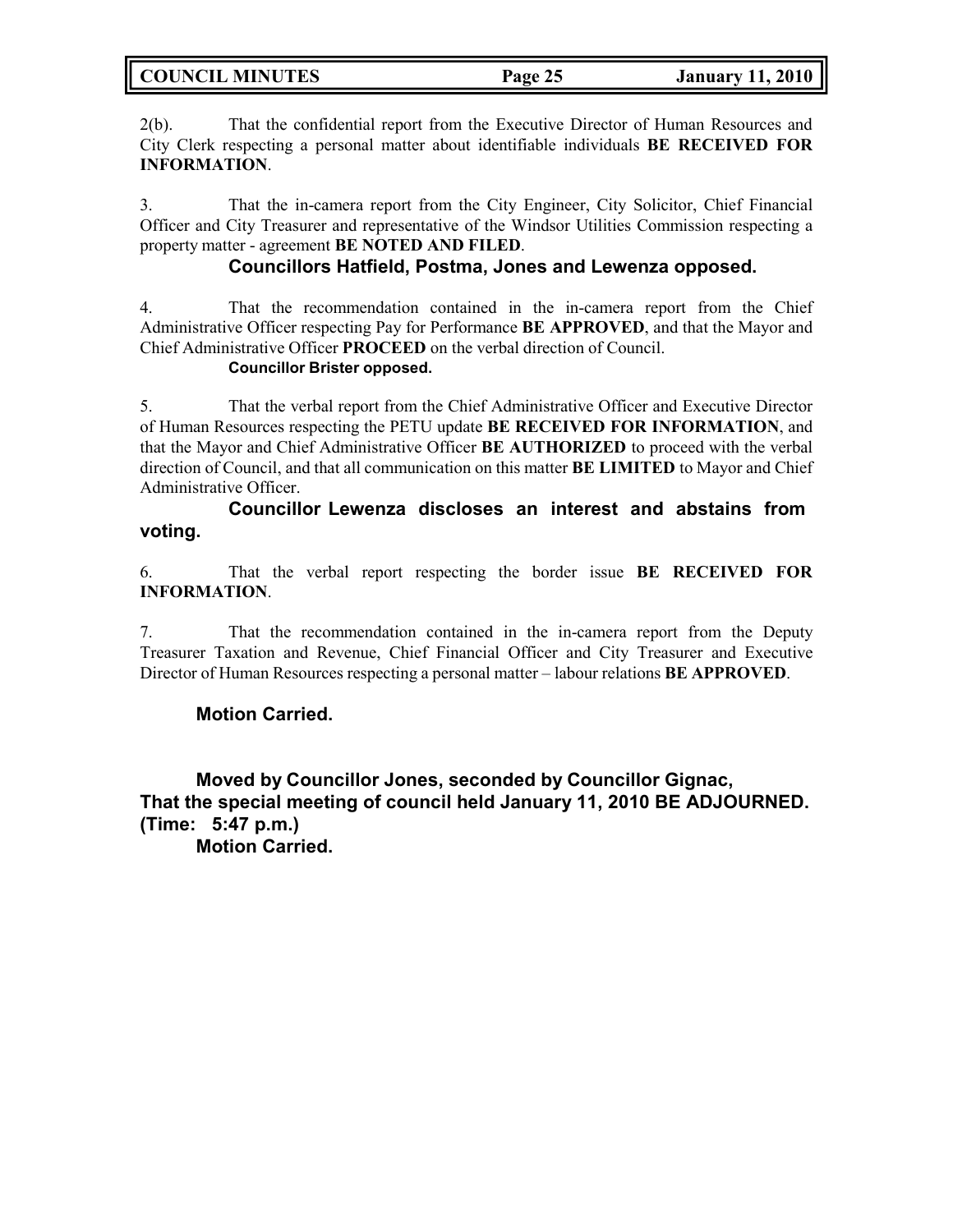| <b>COUNCIL MINUTES</b> | Page 26 | 11,2010<br>January |
|------------------------|---------|--------------------|
|                        |         |                    |

ADOPTED by Council at its meeting held January 11, 2010 [**M15-2010**] VC/bm

# **SPECIAL MEETING OF COUNCIL – IN CAMERA December 21, 2009**

#### **Meeting called to order at: 4:35 p.m.**

## **Members in Attendance:**

Mayor E. Francis Councillor D. Brister Councillor D. Dilkens (by conference call) Councillor R. Jones Councillor A. Halberstadt (arrives at 4:38 p.m.) Councillor F. Valentinis Councillor K. Lewenza Councillor J. Gignac Councillor P. Hatfield (by conference call) Councillor B. Marra

## **Members Absent:**

Councillor C. Postma

### **Also in attendance:**

H. Reidel, Chief Administrative Officer M. Sonego, City Engineer G. Wilkki, City Solicitor V. Critchley, City Clerk O. Colucci, Chief Financial Officer N. Coleman, Mayor's Chief of Staff M. Zalev, B. Carter and G. Sandala, Audit Committee A. Roman and B. Piggot, Miller Thomson P. Ross, KPMG A. Berry, H. McCoy and F. Lee-St. Amour, Auditors

## **Verbal Motion is presented by Councillor Brister, seconded by Councillor Jones,**

**That Rule 3.3(a) of the** *Procedure By-law, 420-2001 as amended,* **BE WAIVED to allow for the Mayor to call a special meeting without 24 hours notice.**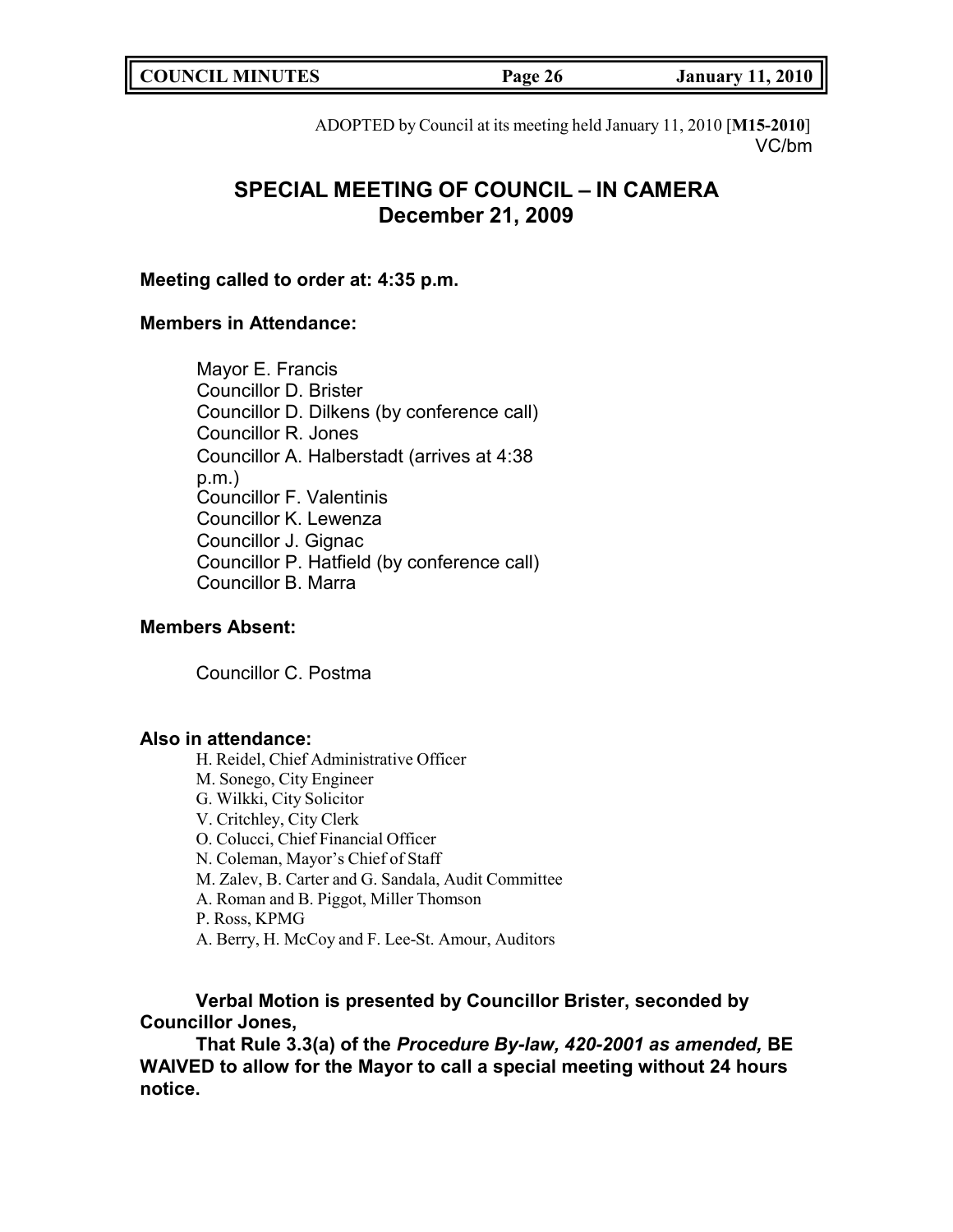**COUNCIL MINUTES Page 27 January 11, 2010**

**Motion Carried.**

**Verbal Motion is presented by Councillor Brister, seconded by Councillor Valentinis,**

**to move in Camera for discussion of the following item(s):**

| Item No. | <b>Subject</b>                                                                                   | Section – Pursuant to<br>Municipal Act, 2001, as<br>amended |
|----------|--------------------------------------------------------------------------------------------------|-------------------------------------------------------------|
|          | Legal matter – 400 City Hall Square Audit – $\frac{239(2)(f)}{25}$<br>solicitor-client privilege |                                                             |

**Motion Carried.**

## **Declarations of Pecuniary Interest:**

None declared.

**Discussion on the items of business. (Item 1)**

**Verbal Motion is presented by Councillor Valentinis, seconded by Councillor Gignac, to move back into public session. Motion Carried.**

**Moved by Councillor Marra, seconded by Councillor Brister, THAT the Clerk BE DIRECTED to transmit the recommendation(s) contained in the report(s) discussed at the In-Camera Council Meeting held December 21, 2009 directly to Council for consideration at the next Regular Meeting.**

1. That the confidential verbal report respecting the 400 City Hall Square Audit **BE RECEIVED FOR INFORMATION**.

**Motion Carried.**

**Moved by Councillor Jones, seconded by Councillor Marra, That the special meeting of council held December 21, 2009 BE ADJOURNED.**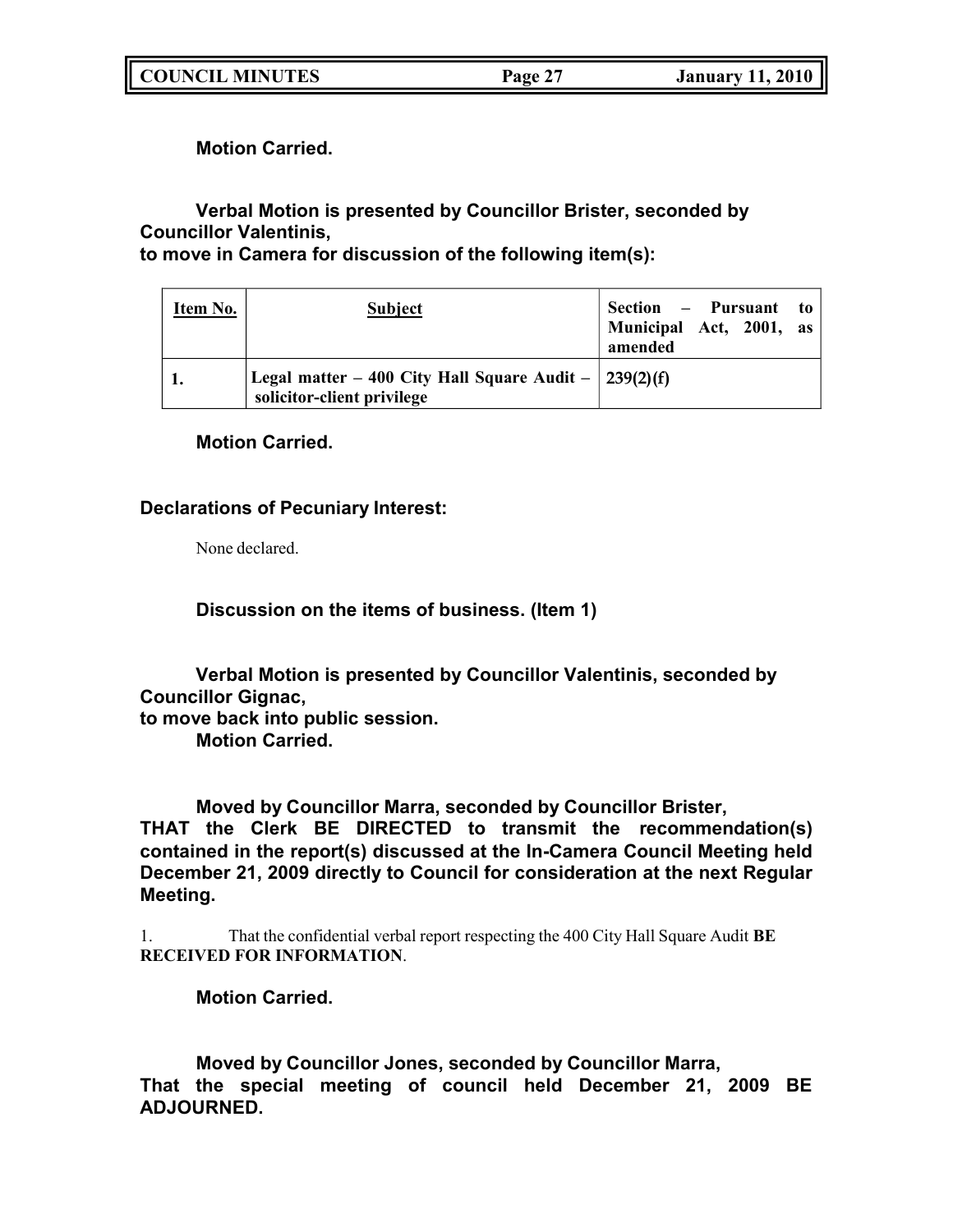**(Time: 5:00 p.m.) Motion Carried.**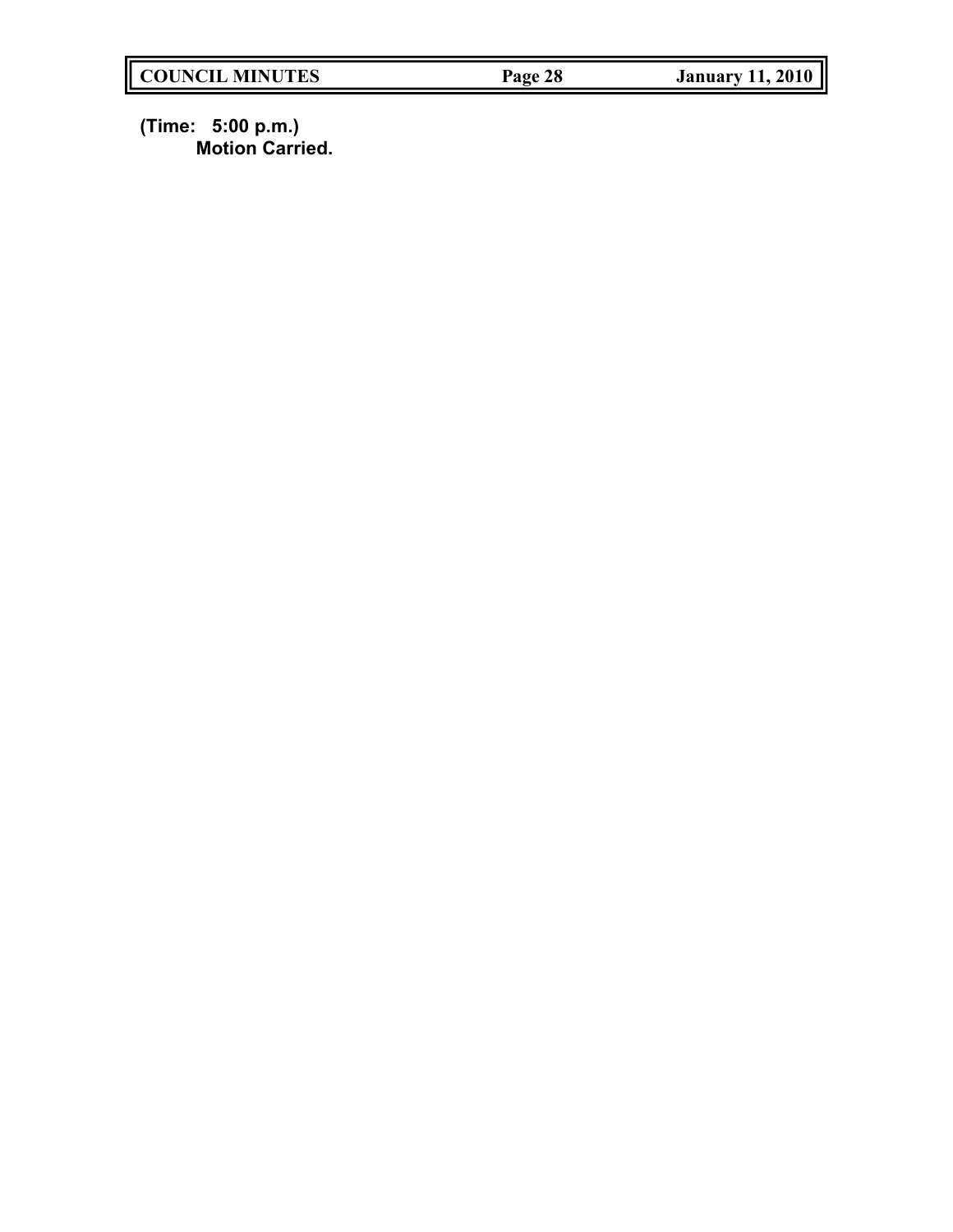|--|

ADOPTED by Council at its meeting held January 11, 2010 [**M16-2010**] MLM/ Windsor, Ontario January 11, 2010

# **REPORT NO. 270** of the **Windsor Heritage Committee**

at its meeting held on December 9, 2009

Present: Robin Easterbrook, Chair Andrew Foot, Vice-Chair Councillor Percy Hatfield Councillor Fulvio Valentinis Lynn Raeburn Baker John Bewsher Gudrin Bildfell Simon Chamely Dr. Paul DeMarco Janis Marchand Jeffrey Mellow Noreen Slack

### **Your Committee submits the following recommendation**:

The Windsor Heritage Committee **SUPPORTS** the following resolution: The Windsor Heritage Committee recognizes the importance of the restoration plan for Our Lady Assumption Church, 350 Huron Church Road, as a national treasure, an Ontario Heritage Site, and a cornerstone of Windsor's heritage, past, present, and future, that the Windsor Heritage Committee encourages citizens from greater Windsor, Ontario, and Canada to lend their support for this important cause.

CHAIR

COUNCIL COMMITTEE COORDINATOR